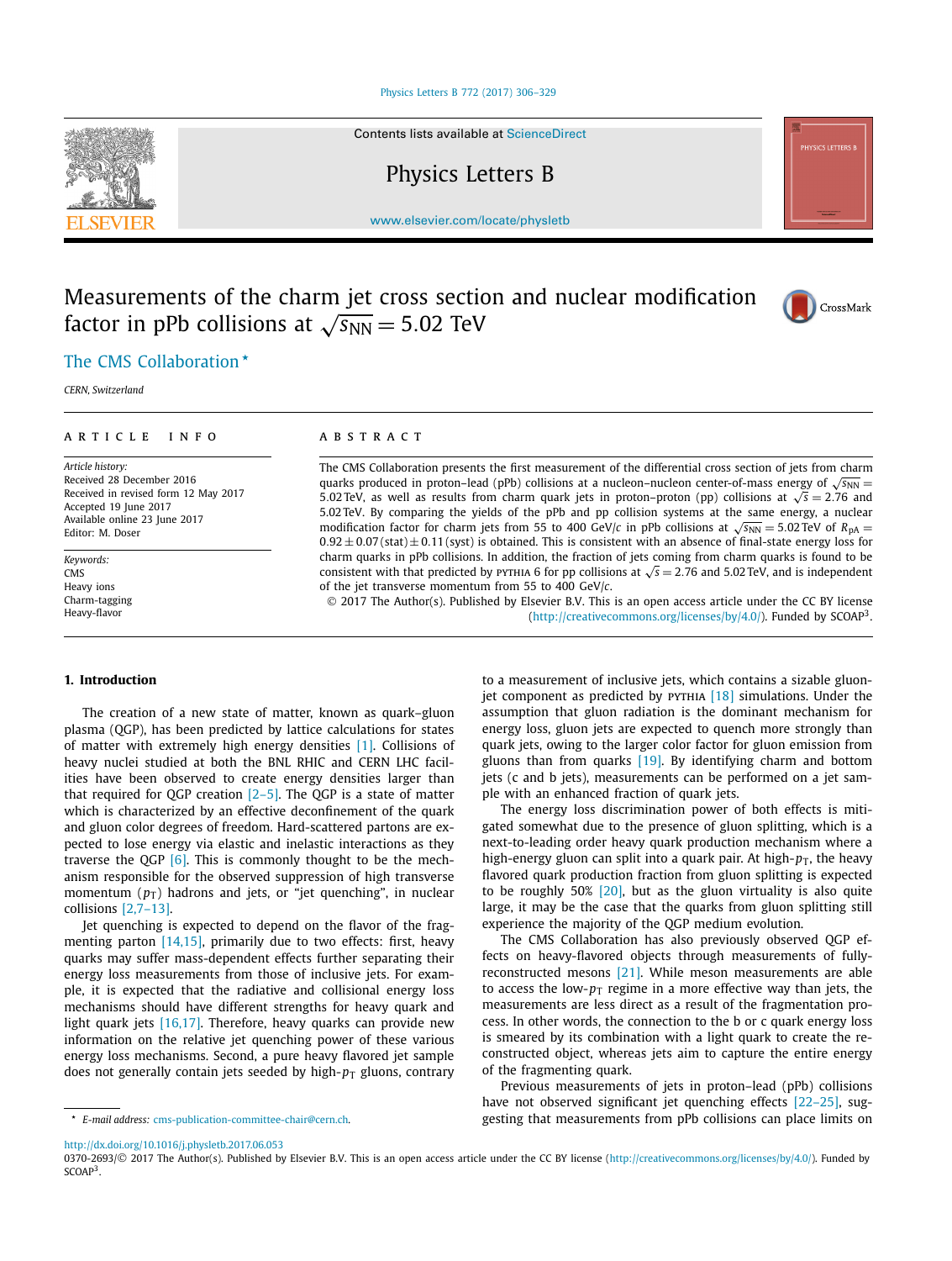the extent of "cold nuclear matter" effects on jet production [\[26\].](#page-7-0) One such initial-state effect is due to the nuclear parton distribution functions (nPDFs). These nPDFs are expected to enhance the charm quark yields by roughly 10–15%, as the kinematic selections used in this analysis correspond to the "antishadowing" region of the Bjorken-x distribution [\[27\].](#page-7-0) While the modification factors  $R_{pA}$  for both b jets [\[28\]](#page-7-0) and inclusive jets [\[23\]](#page-7-0) at a nucleon– nucleon center of mass energy of  $\sqrt{s_{NN}} = 5.02$  TeV have been measured by CMS, these measurements used a PYTHIA simulation and an interpolated pp reference as baselines, respectively, as at the time of publication, no 5.02 TeV proton–proton (pp) data was available. This analysis presents the first measurement of an inclusive charm jet cross section in pPb collisions at  $\sqrt{s_{NN}} = 5.02$  TeV, including comparisons to the cross sections in pp collisions at both  $√s = 2.76$  and 5.02 TeV.

### **2. Detection, reconstruction, and simulation**

### *2.1. Detection*

The CMS detector has excellent capabilities to perform displaced jet identification (b and c tagging) as demonstrated in Ref. [\[29\].](#page-7-0) The central feature of the CMS apparatus is a superconducting solenoid of 6 m internal diameter, providing a magnetic field of 3.8 T. Within the solenoid volume are a silicon pixel and strip tracker, a lead tungstate crystal electromagnetic calorimeter, and a brass and scintillator hadron calorimeter (HCAL), each composed of a barrel and two endcap sections. Extensive forward calorimetry complements the coverage provided by the barrel and endcap detectors. The tracker has a pseudorapidity coverage of  $|\eta_{lab}|$  < 2.4, while the calorimetry covers  $|\eta_{lab}|$  < 3. Muons are measured in gas-ionization detectors embedded in the steel fluxreturn yoke outside the solenoid. A more detailed description of the CMS detector, together with a definition of the coordinate system used and the relevant kinematic variables, can be found in Ref. [\[30\].](#page-7-0)

Event selections are identical to previous pPb analyses [\[23,28,](#page-7-0) [31\]](#page-7-0) and include the requirement of a primary vertex within 15 cm of the nominal interaction point in the beam direction and the removal of events consisting primarily of HCAL noise. Beam-related background is suppressed by rejecting events in which less than 25% of all reconstructed tracks are of good quality.

### *2.2. Reconstruction*

Jets are reconstructed offline using the particle-flow algorithm [\[32\],](#page-7-0) which identifies each individual jet constituent as one of a number of different particle types, including photons, electrons, muons, charged hadrons, and neutral hadrons. This is done using an optimized combination of information from the various elements of the CMS detector [\[33\].](#page-7-0) These particle-flow candidates do not have explicit kinematic selections, though charged tracks are limited to  $p_T > 400$  MeV. Jets are clustered by the anti- $k_T$  algorithm [\[34\]](#page-7-0) with a radius of 0.3. Jet energy corrections are derived from simulation and using measurements of energy balance in dijet and photon+jet events. Finally, an iterative underlying event removal procedure is applied to jets in pPb events [\[35\].](#page-7-0) Jet momentum is found from simulation to be within 2% of the true jet momentum over the whole  $p_T$  spectrum and detector acceptance after the jet energy corrections are applied for both pp and pPb collisions. This residual nonclosure is primarily due to differing jet energy resolution between quark and gluon jets.

Three different data sets collected by the CMS experiment are used, corresponding to integrated luminosities of 35 nb<sup>-1</sup> of pPb collisions at  $\sqrt{s_{NN}}$  = 5.02 TeV and 4.8 pb<sup>-1</sup> of pp collisions at <sup>√</sup>*<sup>s</sup>* <sup>=</sup> <sup>2</sup>*.*<sup>76</sup> TeV taken during the <sup>2013</sup> heavy ion run period at the LHC, as well as 27.9 pb<sup>-1</sup> of pp collisions at  $\sqrt{s} = 5.02$  TeV collected during the 2015 heavy ion run period. During the pPb run, the proton and lead beam energies per nucleon were different, which led to a center-of-mass pseudorapidity (*η*) shift of 0.465 units with respect to the laboratory frame. After an integrated luminosity of  $20.9 \text{ nb}^{-1}$  was collected, the directions of the proton and lead beams were reversed. In this analysis, the beam parameters are redefined such that the proton beam is always traveling in the positive *η* direction. Therefore, the laboratory and the centerof-mass pseudorapidities are related as  $\eta_{lab} = \eta_{CM} + 0.465$ .

As jet energy corrections are only reliable for  $p_T > 20 \text{ GeV/c}$ , single jets are required to have a raw online  $p<sub>T</sub>$  above that cutoff and a fully-corrected  $p_T > 35$  GeV/*c*. In order to mitigate effects from the limited CMS inner tracker  $\eta$  acceptance of  $|\eta_{lab}| <$ 2*.*4 and the boost between the lab and center-of-mass reference frames, jets in pPb collisions are required to be reconstructed within  $|\eta_{CM}|$  < 1.5, while jets in pp collisions can be found within  $|\eta_{CM}|$  < 2.0. When direct comparisons of quantities in pp and pPb collisions are shown, jets from both systems use a pseudorapidity selection of  $|\eta_{CM}|$  < 1.5.

Events are selected online by one or more jet triggers with varying energy thresholds. In the 2.76 TeV pp and 5.02 TeV pPb analysis, five single-jet triggers with  $p<sub>T</sub>$  thresholds of 20, 40, 60, 80, and 100 GeV/*c* are combined in order to maximize the number of accepted events over a wide range of jet  $p<sub>T</sub>$ . As some lower  $p<sub>T</sub>$  triggers are prescaled, meaning that a fraction of the triggered events are randomly rejected to constrain data throughput, a simple OR of all triggers will bias the jet  $p<sub>T</sub>$  spectrum toward the larger threshold triggers and will also have significant event duplication. Instead, a trigger combination procedure based on the trigger prescale factors is used. This trigger combination is also used in the analysis of b jets in pPb [\[28\]](#page-7-0) and is briefly described here. The jet with the largest online raw  $p<sub>T</sub>$ , i.e. the  $p<sub>T</sub>$  used by the triggers before jet energy corrections, is used to classify each event. Based on this online raw jet  $p<sub>T</sub>$ , it is possible to deduce which triggers have been satisfied, irrespective of whether a trigger is prescaled. If the highest fired trigger conditions are satisfied, the event is kept and weighted by the corresponding trigger prescale factor, else the event is discarded. After this combination, the jet finding efficiency of the full sample is *>*99.9% for jets above 35 GeV/*c*, and the total event selection efficiency is around 97%.

For the 5.02 TeV pp data, the trigger menu was slightly altered in preparation for the higher instantaneous luminosity achieved in the 2015 run period, so only four triggers are combined with  $p_T$ thresholds of 40, 60, 80, and 100 GeV/*c*. As a result of jet energy smearing effects from reconstruction and resolution unfolding, the absence of a 20 GeV/*c* trigger effectively places a 55 GeV/*c* lower bound on the leading jet  $p<sub>T</sub>$  for the 5.02 TeV pp data, rather than the roughly 40 GeV/*c* bound at 2.76 TeV.

#### *2.3. Simulation*

This analysis relies on simulations of pp collisions at 2.76 and 5.02 TeV, as well as simulations of pPb collisions at 5.02 TeV. Monte Carlo (MC) simulations of inclusive quantum chromodynamic (QCD) hard-scattering events are generated using pythia 6.424  $[18]$ , tune Z2  $[36]$ . These events are generated imposing thresholds on the transverse momentum of the hard scattering subprocess ( $\hat{p}_T$ ) in order to force production of jets with high  $p_T$ . In order to properly build templates, unfold the jet resolution, and calculate the tagging efficiency in the proton–nucleus environment, minimum-bias pPb events are produced using the hijing 1.383 event generator [\[37\]](#page-7-0) at  $\sqrt{s_{NN}}$  = 5.02 TeV. Simulated events from pythia 6 are produced at 5.02 TeV in conjunction with a pPb back-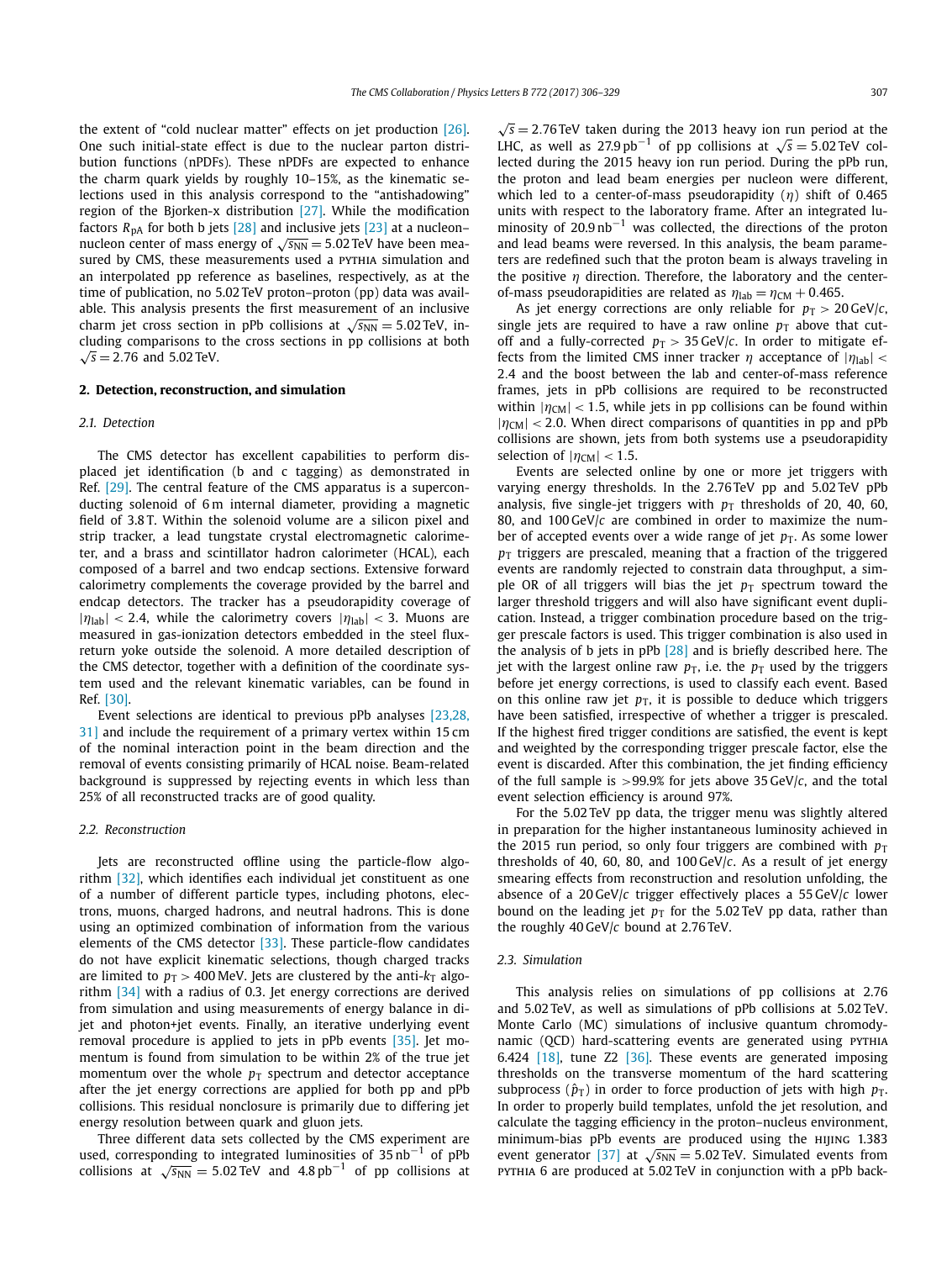<span id="page-2-0"></span>

Fig. 1. Efficiency of tagging b jets (left) and light parton jets (right) for the high-purity (3+ track), and high-efficiency (2+ track) versions of the simple secondary vertex (SSV) tagger as a function of c jet tagging efficiency. The charm-to-bottom discrimination power is virtually unchanged between the high-efficiency and high-purity versions of the tagger, while the light parton jet mistag rate is reduced by a factor of three at the analysis working point, shown as the closed red cross on the plots. (For interpretation of the references to color in this figure, the reader is referred to the web version of this article.)

ground event. In this way, each simulated pPb event contains at least one jet produced by a hard scattering subprocess while still accurately representing the jet resolution and energy scale in a pPb environment. To account for possible differences in reconstruction performance between the two boost directions, MC samples were obtained for both directions of the proton beam. For pp collisions,  $\eta_{lab}$  is identical to  $\eta_{CM}$ . Jets generated by the HIJING simulation of the underlying pPb events are rejected in the analysis since these jets can be quenched  $[37]$ , possibly resulting in a modified fragmentation pattern which would bias the jet energy corrections. Within the kinematic selections of the analysis, the jets from hijing account for less than 1% of the total jet fraction.

### **3. Charm quark tagging**

In Monte Carlo studies, a charm jet is defined as any jet containing a prompt charm quark within the jet cone and ignoring jets which contain a  $b \rightarrow c$  cascade decay. Identification of such jets is achieved by tagging vertices consistent with decays of hadrons containing a charm quark. Even though the maximum displacement of such charmed hadron decays is only on the order of 100 μm for the kinematic selections of this analysis, the presence of a silicon tracker very close to the interaction point at CMS allows for the discrimination of secondary vertices with such small displacement values. For proton–proton collisions, individual track vertexing uncertainties in the beam direction are on the order of 100 μm at 1 GeV/*c* and 40 μm at 10 GeV/*c*, while the uncertainties in the transverse direction are on the order of 70 μm at 1 GeV/*c* and 20 μm at 10 GeV/*c* [\[38\].](#page-7-0)

This c jet analysis closely follows previous CMS analysis strategies for heavy-flavor jet identification, or tagging, specifically the measurements of b quark jets in heavy ion environments in CMS, both in lead–lead collisions [\[39\]](#page-7-0) and pPb collisions [\[28\].](#page-7-0) This analysis strategy uses two different taggers to identify c jets. While both taggers assign a numerical discriminator quantifying how "charm like" each jet is, each tagger uses a slightly different identification strategy. The first tagger is known as the simple secondary vertex (SSV) tagger [\[29\]](#page-7-0) and uses reconstructed displaced vertices. The version of the SSV tagger used in this analysis is the "high-purity" (SSVHP) one, which requires the presence of a secondary vertex in the jet cone with at least three associated tracks, each with track  $p_T > 1$  GeV/*c*. All versions require that all secondary vertices share fewer than 20% of tracks with any other vertex. The inclusion of the third associated vertex track in the high-purity version of the tagger allows for the selection of a tagging working point that reduces the misidentification rate of light jets by a factor of three, while still keeping a large majority of c jets, as shown in Fig. 1. With a reduced light jet contamination, c jets begin to dominate small regions of kinematic phase space, which this analysis exploits to extract relative flavor contributions of light, c, and b jets to the total jet sample.

The second tagger used in this analysis is known as the jet probability (JP) tagger  $[29]$ , and is used to cross-check the tagging efficiency predicted by simulation using control samples in data. This tagger uses a numerical discriminator based on the presence of single tracks that are significantly displaced from the primary vertex, and is therefore largely uncorrelated with secondary vertex reconstruction performance. The efficiency of a particular tagger (e.g. SSVHP) can be calculated with the JP tagger:

$$
\epsilon_{\text{tag}} = \frac{C_c f_c^{\text{tagged}} N_{\text{jets}}^{\text{tag}}}{f_c^{\text{pretag}} N_{\text{jets}}^{\text{pretag}}},\tag{1}
$$

where  $f_c^{\text{tagged}}$  is the purity of the sample from a JP discriminator template fit after applying the SSVHP discriminator selection, and  $f_c^{\text{pretag}}$  is the same but before this selection,  $N_{\text{jets}}^{\text{pretag}}$  and  $N_{\text{jets}}^{\text{tagged}}$ denote the number of jets before and after tagging, respectively, and  $C_c$  denotes the fraction of jets that can be identified by the  $JP$ tagger (generally very close to one).

The tagging efficiency is calculated both from simulation and using distributions of the JP tagger  $[29]$  both before and after imposing the SSVHP tagging requirement. A unique advantage of using the JP tagger for calculating tagging efficiency via Eq.  $(1)$ is that it can be calibrated using data to correct for the effects of tracking resolution. Tracks with negative values of impact parameter significance (i.e. tracks with vertex displacements on the away-side of the vertex from the jet) are purely a product of resolution smearing and these can be used to compute a probability for the association of any given track to the primary vertex. The tagger distributions are calibrated independently in data and simulation such that the distribution of negative impact parameters is flat (by construction) as a function of track displacement. Through the calibration of the JP tagger, the impact parameter significance distributions in both data and simulation are transformed from unbounded into bounded distributions, such that both can be analyzed on an equal footing. Once recalibrated, the residual difference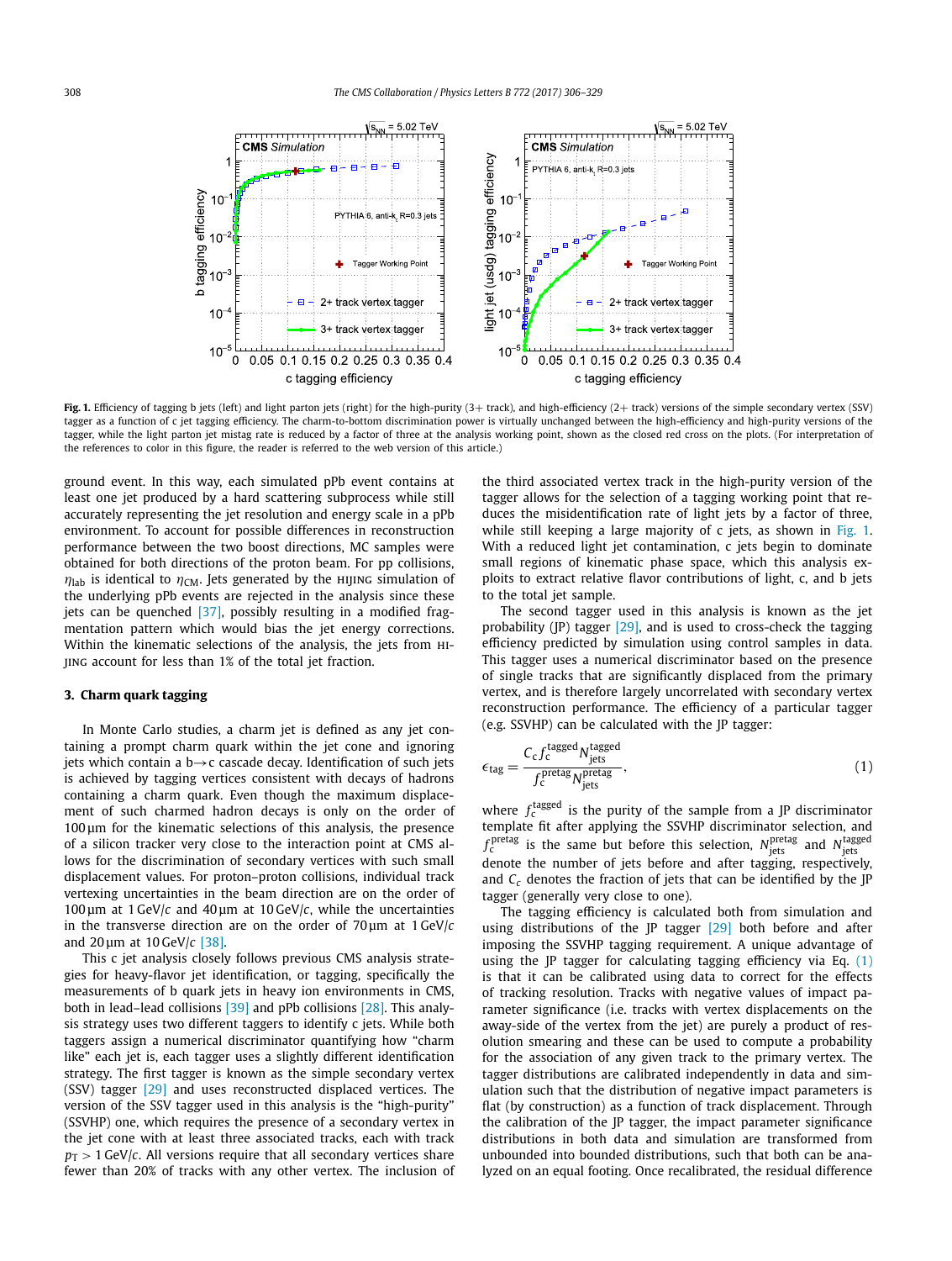between the tagging efficiency derived from simulation and from the JP calculation (Eq.  $(1)$ ) is used as the systematic uncertainty estimation.

The c jet purity calculation relies on another discriminating variable known as the corrected secondary vertex mass. This was first developed as a tool for identifying b jets by the experiments at LEP  $[40]$  and SLC  $[41]$  and is also used by the LHCb Collaboration [\[42\].](#page-7-0) The motivation behind this variable is to correct for any missing mass of the decay vertex due to neutral or unobserved particles. If the momentum vector of the collection of particles associated to a vertex is not parallel to the vector pointing from the primary vertex to the secondary vertex decay point, i.e. the flight direction of the constituent particles, one can use conservation of momentum to calculate a minimum possible mass the vertex must have had. This minimum possible mass is called the corrected secondary vertex mass, or  $M_{\text{corr}}$ , and is defined as:

$$
M_{\text{corr}} = \sqrt{M^2 + (p/c)^2 \sin^2 \theta} + (p/c) \sin \theta,\tag{2}
$$

where *M* is the invariant mass of the vertex, *p* is the momentum of the vector sum of the reconstructed particles that form the secondary vertex, and  $\theta$  is defined as the angle between that summed momentum vector and the flight direction of the vertex. If all particles that belong to a given secondary vertex are reconstructed, the angle *θ* should be zero, and the secondary vertex mass needs no correction. Otherwise, the value of  $M_{\text{corr}}$  is used in the calculation of the vertex mass to account for the nonreconstructed momentum.

The c jet purity is found using template fits of *M<sub>corr</sub>*, after using the SSVHP tagger. The numerical values of the SSVHP discriminator are correlated to the significance of the secondary vertex displacement with respect to the primary vertex and are obtained using the formula: SSVHP =  $\ln(1+|d|/\sigma(d))$ , where *d* is the threedimensional vertex displacement and  $\sigma(d)$  is the uncertainty in the displacement measurement. The working point used in this analysis requires SSVHP *>* 1.68, which maximizes the estimated c jet purity from the MC samples, increasing the c jet purity from around 10% to around 30%. Once the working point selection is applied to the sample, distributions of corrected secondary vertex mass from light parton, c, and b jets in the pythia+hijing or pythia simulations are fit to distributions in data. The shapes of the different flavor templates are fixed, but the relative normalizations of each flavor template are allowed to float independently. As seen in Fig. 2 for pPb collisions, and in [Fig. 3](#page-4-0) for pp collisions at 5.02 TeV, b jets dominate the *M*<sub>corr</sub> distributions for vertex masses above 3 GeV/ $c^2$ , while the light parton jet contribution is significantly reduced by the SSVHP tagger requirement. Because of this light parton jet removal, the relative c jet contribution to the sample below 3  $GeV/c^2$  is quite large, allowing for an accurate extraction of the c jet purity in the data sample.

[Fig. 4](#page-4-0) shows the c tagging purity and efficiency of the sample after applying the SSVHP tagger selection for 5.02 TeV pPb collisions, both in data and simulation. [Fig. 5](#page-5-0) depicts the same for 5.02 and 2.76 TeV pp collisions, again, both in data and simulation.

Once the efficiency and purity values are found, the total number of c jets in the sample is obtained  $p<sub>T</sub>$  bin by  $p<sub>T</sub>$  bin using:

$$
N_{\rm c\,jets} = N_{\rm jets}^{\rm tagged} \frac{f_{\rm c}}{\epsilon_{\rm tag}},\tag{3}
$$

where  $N_{\rm jets}^{\rm tagged}$  is the number of jets passing the SSVHP working point selection,  $f_c$  is again the c jet tagging purity, and  $\epsilon_{\text{tag}}$  is the tagging efficiency. After correcting for tagging efficiency and purity, the c jet  $p_T$  spectrum is obtained. This spectrum is then passed



Fig. 2. Corrected secondary vertex mass distributions from PYTHIA+HIJING for c jets (green), light parton jets (blue), and b jets (red) in the jet  $p<sub>T</sub>$  range 55–80 GeV/*c* (upper) and 120–170 GeV/*c* (lower). Relative normalizations of these three distributions are fit to a distribution from pPb collision data (black). Statistical uncertainties are shown in black for data and for individual simulated flavor components and are shown in blue for the sum of the simulated distributions. The bottom panels of both plots show the ratio of data to simulation. (For interpretation of the colors in this figure, the reader is referred to the web version of this article.)

through a singular value decomposition (SVD) [\[43\]](#page-7-0) unfolding procedure, as implemented by the RooUnfold  $[44]$  package to remove the jet resolution effects.

### **4. Systematic uncertainties and cross checks**

Systematic uncertainties for this analysis are divided into two primary categories: charm tagging and jet reconstruction.

### *4.1. Tagging systematic uncertainties*

A number of systematic checks on the charm-tagged spectrum are considered, including varying the SSVHP working point, calculating the c tagging efficiency using the JP tagger method instead of obtaining the value from simulation, varying the gluon splitting fraction in the MC sample, varying the MC templates within their statistical uncertainties, and finally reweighting and varying the D meson decay parameters within the uncertainties of the world average in the simulation [\[45\].](#page-7-0)

The tagger working point is varied over the discriminator working point region where the use of a discriminator enhances the c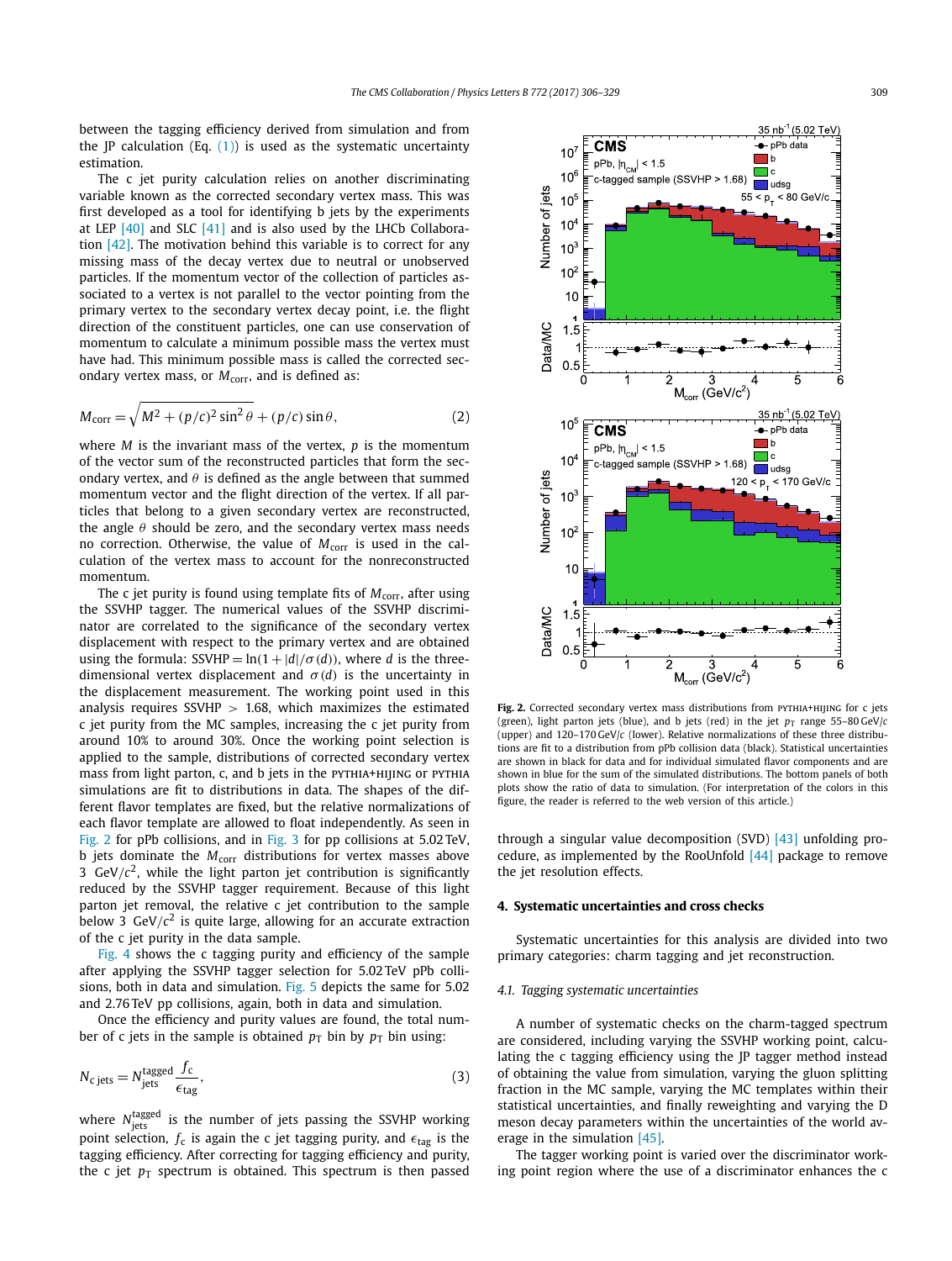<span id="page-4-0"></span>



Fig. 3. Corrected secondary vertex mass from a PYTHIA 6, tune Z2 simulation for c jets (green), light parton jets (blue) and b jets (red) in the jet *p*<sup>T</sup> range 55–80 GeV/*c* (upper) and 120–170 GeV/*c* (lower). Relative normalizations of these three distributions are fit to a distribution from pp collision data (black). Statistical uncertainties are shown in black for data and for individual simulated flavor components and are shown in blue for the sum of the simulated distributions. The bottom panels of both plots show the ratio of data to simulation. (For interpretation of the colors in this figure, the reader is referred to the web version of this article.)

jet purity. With a very loose discriminator selection, the c jet purity is slightly enhanced relative to an unbiased sample, while a very tight selection removes the great majority of both light parton and c jets such that the b jets dominate the sample. There is a narrow window in which the c jet purity is larger than in an unbiased sample, corresponding to the SSVHP discriminator values between 1.2 and 2.4. At its peak, the SSVHP tagger enhances the c jet purity from around 10% to around 30%. To test the stability of the SSVHP tagger, multiple template fits to the corrected secondary vertex mass are performed, varying the working point of the tagger in steps of 0.2 units over this range and calculating the effective standard deviation from all working point variations. This leads to a 2–5% uncertainty, depending on jet  $p<sub>T</sub>$ . An uncertainty is derived from the difference between the tagging efficiency as obtained from simulation and via fits to the JP tagger discriminator from Eq. [\(1\).](#page-2-0) The differences in tagging efficiency between the PYTHIA 6 estimation and using the JP tagger stem primarily from statistical fluctuation in the templates, along with a slight effect from a polynomial smoothing of these uncertainties as a function of  $p_T$ . These differences introduce a 5-15% uncertainty, also as a function of  $p_T$ .

**Fig. 4.** Tagging purity (upper) and efficiency (lower) for the working point selection of SSVHP *>* 1*.*68 in pPb collisions at 5.02 TeV for simulation (open red squares) and data (closed black points). (For interpretation of the references to color in this figure, the reader is referred to the web version of this article.)

One of the primary theoretical unknowns in heavy-flavor jets is the impact of higher-order corrections, such as gluon splitting, and how these effects manifest themselves in these fits. To account for this, the gluon splitting fraction in simulation is varied by 50% up or down and the distributions of corrected secondary vertex mass are refit to the modified MC templates, where both  $g \rightarrow c\overline{c}$  and  $g \rightarrow bb$  splitting events are considered. The numerical value of 50% is used to cover observed discrepancies across various MC generators as well as discrepancies of MC generators to data, though these are primarily driven by b jet studies, where data is available. The pythia 6 generator shows a gluon splitting contribution of about 35%, whereas the pythia 8 generator shows a much larger contribution of around 60% [\[16\].](#page-7-0) Furthermore, measurements of bdijet angular correlations in 7 TeV pp collisions show significant deviation between data and simulation as well as across generators for small dijet angular separation  $(\Delta R)$  values, where gluon splitting effects dominate  $[46]$ . It is assumed that gluon splitting effects are as uncertain for c jets as they are for b jets. Overall, systematic uncertainty from the variation of the gluon splitting contribution is an appreciable effect in both pPb and pp collisions, though less than 15%.

The template statistical uncertainty is accounted for by varying the distributions of light parton, c, and b jets from MC within their statistical uncertainties using a parametric MC study. The uncertainty is estimated by fitting a Gaussian distribution to the fluctuations in purity, where the Gaussian width is used as the un-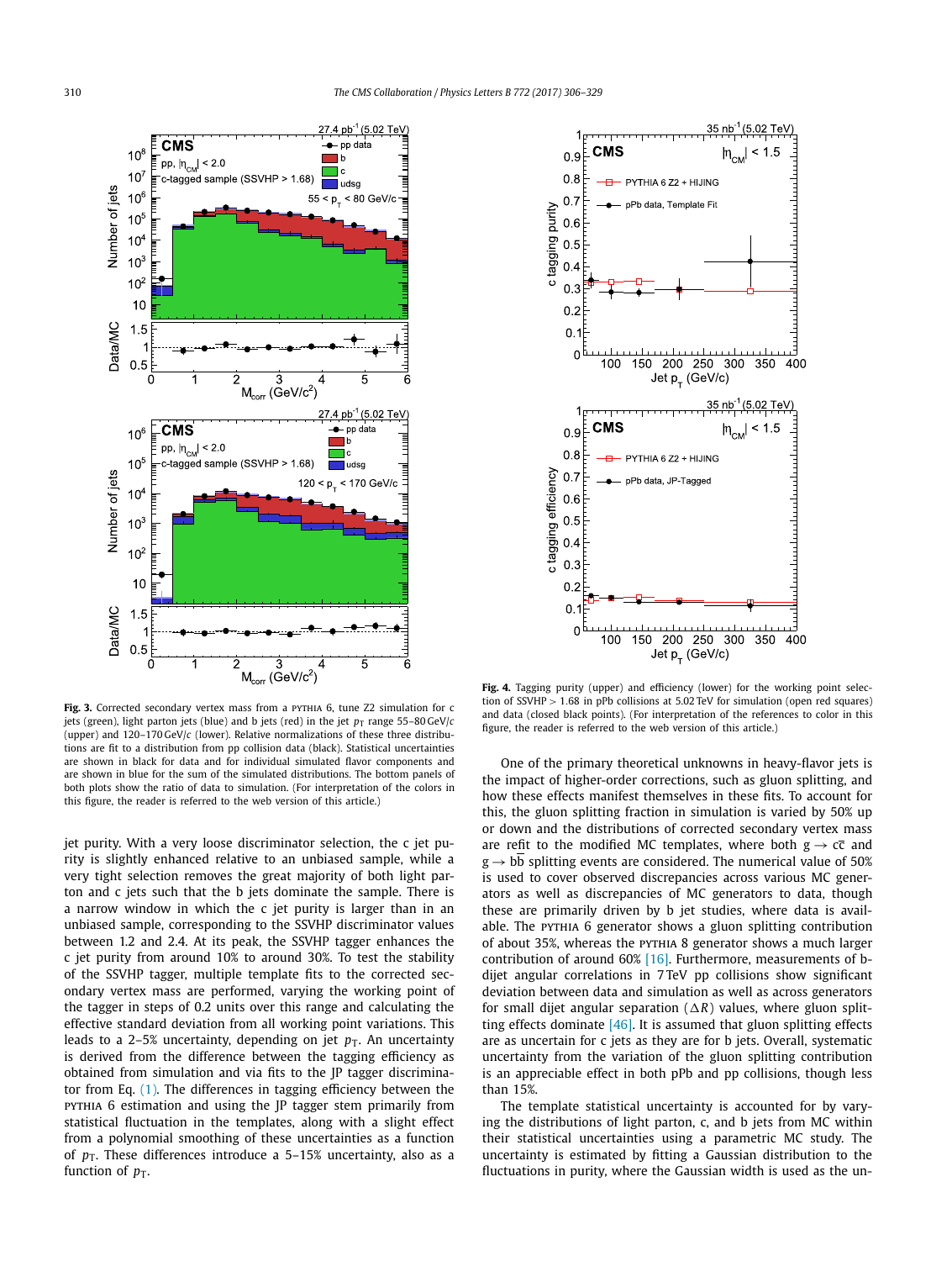<span id="page-5-0"></span>

**Fig. 5.** The tagging purity (upper) and efficiency (lower) for the working point selection of SSVHP *>* 1*.*68 in pp collisions at 5.02 TeV (square markers) and at 2.76 TeV (circular markers). Purity curves from simulation (open red markers) and data (closed markers) are shown, obtained by fitting templates to the data. The lower plot shows efficiency curves from simulation (open red markers) and the cross-check based on JP tagging. (For interpretation of the references to color in this figure, the reader is referred to the web version of this article.)

certainty value. These values are  $p_T$ -dependent, ranging from 5% at intermediate  $p<sub>T</sub>$  to around 10% at low ( $\approx$ 60 GeV/*c*) and high  $p<sub>T</sub>$ (≈300 GeV/*c*).

This analysis accounts for the possibility that the PYTHIA simulation does not accurately reproduce the D meson decay kinematics. Since a secondary vertex that corresponds to a decay involving at least three particles is required in order to tag jets, the influence of the D meson decay parameters is studied by reweighting both the relative charm quark fragmentation and the successive D meson decay parameters in simulation to match the world average values from previous experiments. We find that reweighting and varying these values within their uncertainties leads to a 5.5% effect, independent of the jet  $p<sub>T</sub>$ , collision species, and collision energy.

The contributions from each source of systematic uncertainty are summed in quadrature to obtain an overall systematic uncertainty from c jet tagging. When summed, these tagging uncertainties lead to a 10–12% uncertainty on the fraction of charm quark jets (c jet fraction) in pp collisions, and a 10–20% uncertainty in pPb collisions, where the majority of the extra uncertainty in pPb relative to pp comes from the JP-tagger calibration and additional unavoidable coupling of statistical fluctuations in data to the systematic uncertainty calculation at high- $p_T$ .



Fig. 6. The c jet cross sections (upper panels) and fraction (lower panels) as a function of c jet  $p_T$  for 5.02 TeV (top figure) and 2.76 TeV pp data (bottom figure), compared to predictions from pythia 6. Systematic uncertainties are shown as filled boxes.

#### *4.2. Jet reconstruction systematic uncertainties*

Additional uncertainties stem from jet reconstruction. Jet energy corrections are derived from simulation samples and via energy balance measurements using photon+jet events. The residual non-closure of the corrections leads to a jet energy scale uncertainty ranging from 2–3%, depending on  $p<sub>T</sub>$  and  $\eta$ . In addition, the effect of jet resolution is calculated by first smearing MC jets to match distributions of jet resolution in data, and then by using a parameterized MC study, which leads to an uncertainty of about 5%. The SVD unfolding procedure is cross-checked by comparing to alternative unfolding methods, including D'Agostini's method  $[47]$ , and by varying the raw simulated spectrum, known as the "truth" spectrum. The uncertainty on the unfolding procedure is around 5%, while a 4% uncertainty is found for the simulation of the "truth" spectrum shape. Together, all these reconstruction-based uncertainties are added in quadrature and total between 12–15% in pPb collisions and around 15% in pp collisions. Finally, the integrated luminosity measurement of the pPb data has an uncertainty of 3.6%, while the corresponding uncertainties in pp data at 2.76 and 5 TeV are 3.7 and 3.6%, respectively. As the uncertainties from the jet energy resolution, luminosity, unfolding, and the "truth" spectrum are canceled in the c jet fraction measurement, they are applied only to the cross section measurement.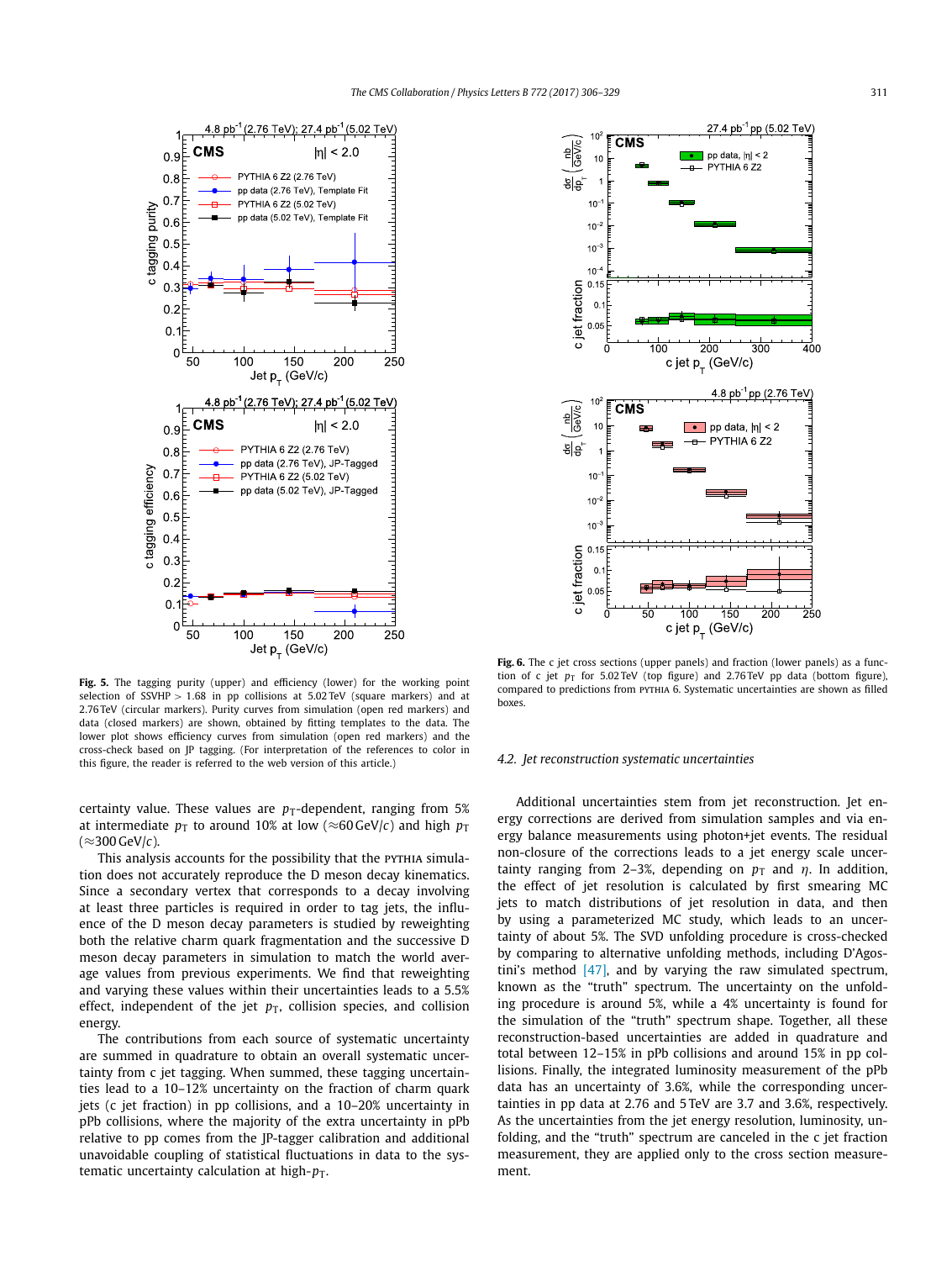<span id="page-6-0"></span>

Fig. 7. The c jet cross section (upper panel) and R<sub>pA</sub> (lower panel) as a function of c jet  $p_T$  for 5.02 TeV pPb and pp data. Statistical uncertainties are solid black lines, while systematic uncertainties are shown as filled colored boxes. Integrated luminosity uncertainties for pp and pPb data are shown as filled boxes around unity.

### **5. Results**

The c jet  $p_T$  cross section in pp collisions are shown in [Fig. 6](#page-5-0) for 5.02 TeV (upper) and 2.76 TeV (lower) collisions. The data are corrected for jet resolution by a singular value decomposition (SVD) unfolding procedure. Both cross sections are compared to predictions from the Z2 tune of PYTHIA 6. The bottom panels of Fig.  $6$ show the c jet fraction, that is, the total number of charm jets relative to the number of inclusive jets, in pp for both collision energies. A comparison of the c jet fractions at 2.76 and 5.02 TeV suggests that the collision energy dependence of the c jet fraction is small if any and the two measurements are consistent with each other within systematic uncertainties. In addition, data from both energies confirm the PYTHIA predictions.

The c jet cross sections as functions of  $p_T$  are shown in the upper panel of Fig. 7 for pPb and pp collisions at 5.02 TeV. The cross sections are normalized by the total integrated luminosity of the sample. The pPb c jet cross section is also scaled by the mass number of lead  $(A = 208)$  which normalizes the pPb measurement per binary nucleon–nucleon collision, as predicted by the Glauber model [\[48,49\].](#page-7-0) This additional scaling allows for a direct comparison of the pPb data to the pp data at the same center-of-mass energy. The direct comparison is known as the  $R_{pA}$  value, which is defined as:

$$
R_{\rm pA} = \frac{1}{A} \frac{\mathrm{d}\sigma^{\rm pPb} / \mathrm{d}p_{\rm T}}{\mathrm{d}\sigma^{\rm p} / \mathrm{d}p_{\rm T}}.
$$
\n<sup>(4)</sup>

In the lower panel of Fig. 7, the c jet  $R_{pA}$  value is calculated at 5.02 TeV. We observe  $R_{\text{pA}}$  values consistent with unity for all  $p_{\text{T}}$ bins, suggesting that initial state nuclear modification effects are small for c jets at large  $p<sub>T</sub>$ , confirming perturbative QCD predictions indicating such behavior. This absence of initial state effects is consistent with similar CMS observations for b and inclusive jets  $[23,28]$ . Fitting a constant to the pPb c jet  $R_{pA}$   $p_T$  distribution yields  $R_{pA} = 0.92 \pm 0.07$  (stat)  $\pm$  0.11 (syst).

### **6. Summary**

The transverse momentum differential cross section for c jets has been obtained for pPb collisions at  $\sqrt{s_{NN}} = 5.02$  TeV, as well as for pp collisions at  $\sqrt{s} = 2.76$  and 5.02 TeV. The c jet fraction of  $\approx 6\%$  is consistent with pythia simulations for pp collisions at both center-of-mass energies. By comparing the cross sections for pPb and pp collisions, a  $p_T$ -independent  $R_{pA}$  value of  $0.92 \pm 0.07$  (stat)  $\pm 0.11$  (syst) is observed for c jets at 5.02 TeV, indicating that no significant jet energy modification is present in pPb collisions for c jets with  $p_T > 55$  GeV/*c*. These measurements indicate that proton–lead initial state effects on c jets between 55–400 GeV/*c* are small and that charm jet quenching in lead–lead collisions should not be influenced by such effects.

#### **Acknowledgements**

We congratulate our colleagues in the CERN accelerator departments for the excellent performance of the LHC and thank the technical and administrative staffs at CERN and at other CMS institutes for their contributions to the success of the CMS effort. In addition, we gratefully acknowledge the computing centers and personnel of the Worldwide LHC Computing Grid for delivering so effectively the computing infrastructure essential to our analyses. Finally, we acknowledge the enduring support for the construction and operation of the LHC and the CMS detector provided by the following funding agencies:

BMWFW and FWF (Austria); FNRS and FWO (Belgium); CNPq, CAPES, FAPERJ, and FAPESP (Brazil); MES (Bulgaria); CERN; CAS, Ministry of Science and Technology of the People's Republic of China, and NSFC (China); COLCIENCIAS (Colombia); MSES and CSF (Croatia); RPF (Cyprus); SENESCYT (Ecuador); MoER, ERC IUT, and ERDF (Estonia); Academy of Finland, MEC, and HIP (Finland); CEA and CNRS/IN2P3 (France); BMBF, DFG, and HGF (Germany); GSRT (Greece); OTKA and NIH (Hungary); DAE and DST (India); IPM (Iran); SFI (Ireland); INFN (Italy); MSIP and NRF (Republic of Korea); LAS (Lithuania); MOE and UM (Malaysia); BUAP, CINVESTAV, CONACYT, LNS, SEP, and UASLP-FAI (Mexico); MBIE (New Zealand); PAEC (Pakistan); MSHE and NSC (Poland); FCT (Portugal); JINR (Dubna), MON, ROSATOM, RAS, RFBR and RAEP (Russia); MESTD (Serbia); SEIDI and CPAN (Spain); Swiss Funding Agencies (Switzerland); MST (Taipei); ThEPCenter, IPST, STAR, and NSTDA (Thailand); TUBITAK and TAEK (Turkey); NASU and SFFR (Ukraine); STFC (United Kingdom); DOE and NSF (USA).

Individuals have received support from the Marie-Curie program and the European Research Council and EPLANET (European Union); the Leventis Foundation; theA. P. Sloan Foundation; the Alexander von Humboldt Foundation; the Belgian Federal Science Policy Office; the Fonds pour la Formation à la Recherche dans l'Industrie et dans l'Agriculture (FRIA-Belgium); the Agentschap voor Innovatie door Wetenschap en Technologie (IWT-Belgium); the Ministry of Education, Youth and Sports (MEYS) of the Czech Republic; the Council of Science and Industrial Research, India; the HOMING PLUS program of the Foundation for Polish Science, cofinanced from European Union, Regional Development Fund, the Mobility Plus program of the Ministry of Science and Higher Education, the National Science Center (Poland), contracts Harmonia 2014/14/M/ST2/00428, Opus 2014/13/B/ST2/02543, 2014/15/B/ST2/03998, and 2015/19/B/ST2/ 02861, Sonata-bis 2012/07/E/ST2/01406; the Thalis and Aristeia programs cofinanced by EU-ESF and the Greek NSRF; the National Priorities Research Program by Qatar National Research Fund; the Programa Clarín-COFUND del Principado de Asturias; the Rachadapisek Sompot Fund for Postdoctoral Fellowship, Chulalongkorn University and the Chulalongkorn Academic into Its 2nd Century Project Advancement Project (Thailand); and the Welch Foundation, contract C-1845.

#### **References**

<sup>[1]</sup> F. Karsch, Lattice results on QCD thermodynamics, Nucl. Phys. A 698 (2002) 199, [http://dx.doi.org/10.1016/S0375-9474\(01\)01365-3](http://dx.doi.org/10.1016/S0375-9474(01)01365-3), arXiv:hep-ph/0103314.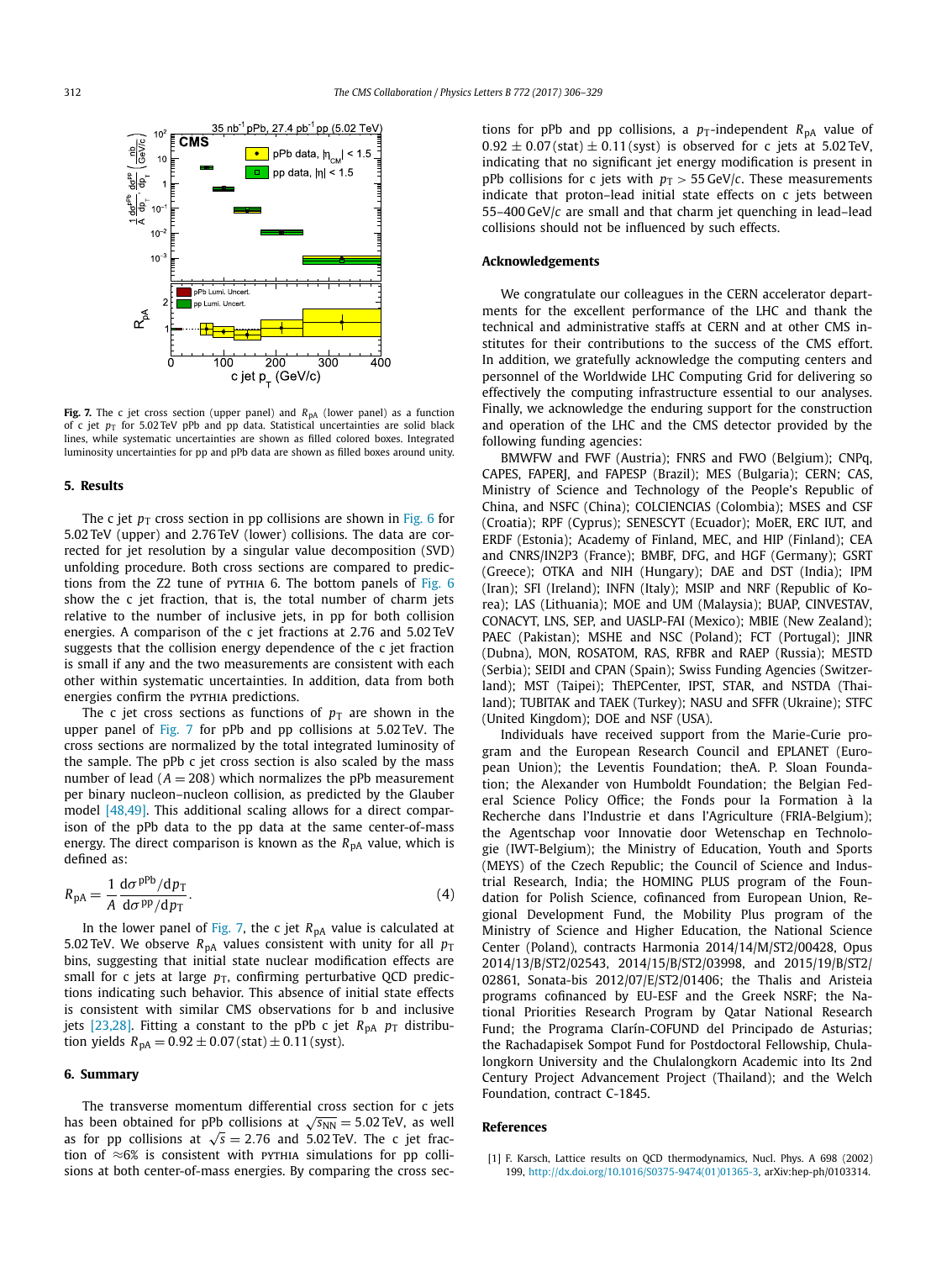- <span id="page-7-0"></span>[2] J. Adams, et al., STAR, Experimental and theoretical challenges in the search for the quark gluon plasma: the STAR collaboration's critical assessment of the evidence from RHIC collisions, Nucl. Phys. A 757 (2005) 102, [http://dx.doi.org/](http://dx.doi.org/10.1016/j.nuclphysa.2005.03.085) [10.1016/j.nuclphysa.2005.03.085,](http://dx.doi.org/10.1016/j.nuclphysa.2005.03.085) arXiv:nucl-ex/0501009.
- [3] B.W. Berndt Muller, Jurgen Schukraft, First results from Pb + Pb collisions at the LHC, Annu. Rev. Nucl. Part. Sci. 62 (2012) 361, [http://dx.doi.org/10.1146/](http://dx.doi.org/10.1146/annurev-nucl-102711-094910) [annurev-nucl-102711-094910,](http://dx.doi.org/10.1146/annurev-nucl-102711-094910) arXiv:1202.3233.
- [4] CMS Collaboration, Measurement of the pseudorapidity and centrality dependence of the transverse energy density in PbPb collisions at  $\sqrt{s_{NN}} = 2.76$  TeV, Phys. Rev. Lett. 109 (2012) 152303, [http://dx.doi.org/10.1103/PhysRevLett.](http://dx.doi.org/10.1103/PhysRevLett.109.152303) [109.152303.](http://dx.doi.org/10.1103/PhysRevLett.109.152303)
- [5] A. Adare, et al., PHENIX, Transverse energy production and charged-particle multiplicity at midrapidity in various systems from  $\sqrt{s_{NN}}$  = 7.7 to 200 GeV, Phys. Rev. C 93 (2016) 024901, <http://dx.doi.org/10.1103/PhysRevC.93.024901>, arXiv:1509.06727.
- [6] J.D. Bjorken, Energy loss of energetic partons in QGP: possible extinction of high  $p_T$  jets in hadron–hadron collisions, FERMILAB-PUB-82-059-THY, [http://lss.fnal.gov/archive/1982/pub/Pub-82-059-T.pdf,](http://lss.fnal.gov/archive/1982/pub/Pub-82-059-T.pdf) 1982.
- [7] K. Adcox, et al., PHENIX, Formation of dense partonic matter in relativistic nucleus nucleus collisions at RHIC: experimental evaluation by the PHENIX collaboration, Nucl. Phys. A 757 (2005) 184, [http://dx.doi.org/10.1016/](http://dx.doi.org/10.1016/j.nuclphysa.2005.03.086) [j.nuclphysa.2005.03.086](http://dx.doi.org/10.1016/j.nuclphysa.2005.03.086), arXiv:nucl-ex/0410003.
- [8] B.B. Back, et al., PHOBOS, The PHOBOS perspective on discoveries at RHIC, Nucl. Phys. A 757 (2005) 28, <http://dx.doi.org/10.1016/j.nuclphysa.2005.03.084>, arXiv:nucl-ex/0410022.
- [9] I. Arsene, et al., BRAHMS, Quark gluon plasma and color glass condensate at RHIC? The perspective from the BRAHMS experiment, Nucl. Phys. A 757 (2005) 1, [http://dx.doi.org/10.1016/j.nuclphysa.2005.02.130,](http://dx.doi.org/10.1016/j.nuclphysa.2005.02.130) arXiv:nucl-ex/0410020.
- [10] CMS Collaboration, Observation and studies of jet quenching in PbPb collisions at nucleon–nucleon center-of-mass energy  $= 2.76$  TeV, Phys. Rev. C 84 (2011) 024906, [http://dx.doi.org/10.1103/PhysRevC.84.024906,](http://dx.doi.org/10.1103/PhysRevC.84.024906) arXiv:1102.1957.
- [11] ATLAS Collaboration, Observation of a centrality-dependent dijet asymmetry in lead-lead collisions at  $\sqrt{s_{NN}} = 2.76$  TeV with the ATLAS detector at the LHC, Phys. Rev. Lett. 105 (2010) 252303, [http://dx.doi.org/10.](http://dx.doi.org/10.1103/PhysRevLett.105.252303) [1103/PhysRevLett.105.252303](http://dx.doi.org/10.1103/PhysRevLett.105.252303), arXiv:1011.6182.
- [12] ALICE Collaboration, Measurement of charged jet suppression in Pb–Pb collisions at  $\sqrt{s_{NN}}$  = 2.76 TeV, J. High Energy Phys. 30 (2014) 013, [http://dx.doi.](http://dx.doi.org/10.1007/JHEP03(2014)013) [org/10.1007/JHEP03\(2014\)013,](http://dx.doi.org/10.1007/JHEP03(2014)013) arXiv:1311.0633.
- [13] ALICE Collaboration, Centrality dependence of charged jet production in p–Pb collisions at  $\sqrt{s_{NN}}$  = 5.02 TeV, Eur. Phys. J. C 76 (2016) 271, [http://dx.doi.org/](http://dx.doi.org/10.1140/epjc/s10052-016-4107-8) [10.1140/epjc/s10052-016-4107-8,](http://dx.doi.org/10.1140/epjc/s10052-016-4107-8) arXiv:1603.03402.
- [14] H. van Hees, R. Rapp, Thermalization of heavy quarks in the quark–gluon plasma, Phys. Rev. C 71 (2005) 034907, [http://dx.doi.org/10.1103/PhysRevC.](http://dx.doi.org/10.1103/PhysRevC.71.034907) [71.034907,](http://dx.doi.org/10.1103/PhysRevC.71.034907) arXiv:nucl-th/0412015.
- [15] G.D. Moore, D. Teaney, How much do heavy quarks thermalize in a heavy ion collision?, Phys. Rev. C 71 (2005) 064904, [http://dx.doi.org/10.1103/PhysRevC.](http://dx.doi.org/10.1103/PhysRevC.71.064904) [71.064904,](http://dx.doi.org/10.1103/PhysRevC.71.064904) arXiv:hep-ph/0412346.
- [16] J. Huang, Z.B. Kang, I. Vitev, Inclusive b-jet production in heavy ion collisions at the LHC, Phys. Lett. B 726 (2013) 251, [http://dx.doi.org/10.1016/j.physletb.](http://dx.doi.org/10.1016/j.physletb.2013.08.009) [2013.08.009,](http://dx.doi.org/10.1016/j.physletb.2013.08.009) arXiv:1306.0909.
- [17] Y.L. Dokshitzer, D.E. Kharzeev, Heavy quark calorimetry of QCD matter, Phys. Lett. B 519 (2001) 199, [http://dx.doi.org/10.1016/S0370-2693\(01\)01130-3](http://dx.doi.org/10.1016/S0370-2693(01)01130-3), arXiv:hep-ph/0106202.
- [18] T. Sjöstrand, S. Mrenna, P. Skands, PYTHIA 6.4 physics and manual, J. High Energy Phys. 05 (2006) 026, [http://dx.doi.org/10.1088/1126-6708/2006/05/026,](http://dx.doi.org/10.1088/1126-6708/2006/05/026) arXiv:hep-ph/0603175.
- [19] D. d'Enterria, Jet Quenching, Springer Materials, 2010, [arXiv:0902.2011.](http://refhub.elsevier.com/S0370-2693(17)30529-4/bib64656E7465727269613A32303133s1)
- [20] A. Banfi, G.P. Salam, G. Zanderighi, Accurate QCD predictions for heavy-quark jets at the Tevatron and LHC, J. High Energy Phys. 07 (2007) 026, [http://dx.doi.](http://dx.doi.org/10.1088/1126-6708/2007/07/026) [org/10.1088/1126-6708/2007/07/026,](http://dx.doi.org/10.1088/1126-6708/2007/07/026) arXiv:0704.2999.
- [21] CMS Collaboration, Study of B meson production in  $p$ +Pb collisions at  $\sqrt{s_{NN}}$  = 5*.*02 TeV using exclusive hadronic decays, Phys. Rev. Lett. 116 (2016) 032301, [http://dx.doi.org/10.1103/PhysRevLett.116.032301,](http://dx.doi.org/10.1103/PhysRevLett.116.032301) arXiv:1508.06678.
- [22] CMS Collaboration, Studies of dijet transverse momentum balance and pseudorapidity distributions in pPb collisions at  $\sqrt{s_{NN}}$  = 5.02 TeV, Eur. Phys. J. C 74 (2014) 2951, <http://dx.doi.org/10.1140/epjc/s10052-014-2951-y>.
- [23] CMS Collaboration, Measurement of inclusive jet nuclear modification factor in pPb collisions at  $\sqrt{s_{NN}}$  = 5.02 Tev, Eur. Phys. J. C 76 (2016) 372, [http://dx.doi.](http://dx.doi.org/10.1140/epjc/s10052-016-4205-7) [org/10.1140/epjc/s10052-016-4205-7,](http://dx.doi.org/10.1140/epjc/s10052-016-4205-7) arXiv:1601.02001.
- [24] ATLAS Collaboration, Centrality and rapidity dependence of inclusive jet production in  $\sqrt{s_{NN}}$  = 5.02 TeV proton–lead collisions with the ATLAS detector, Phys. Lett. B 748 (2015) 392, [http://dx.doi.org/10.1016/j.physletb.2015.07.023,](http://dx.doi.org/10.1016/j.physletb.2015.07.023) arXiv:1412.4092.
- [25] ALICE Collaboration, Measurement of charged jet production cross sections and nuclear modification in p–Pb collisions at  $\sqrt{s_{NN}}$  = 5.02 TeV, Phys. Lett. B 749 (2015) 68, <http://dx.doi.org/10.1016/j.physletb.2015.07.054>, arXiv:1503.00681.
- [26] C.A. Salgado, et al., Proton-nucleus collisions at the LHC: scientific opportunities and requirements, J. Phys. G 39 (2012) 015010, [http://dx.doi.org/10.](http://dx.doi.org/10.1088/0954-3899/39/1/015010) [1088/0954-3899/39/1/015010](http://dx.doi.org/10.1088/0954-3899/39/1/015010), arXiv:1105.3919.
- [27] K. Eskola, P. Paakkinen, H. Paukkunen, C. Salgado, EPPS16: nuclear parton distributions with LHC data, Eur. Phys. J. C 77 (2017) 163, [http://dx.doi.org/10.](http://dx.doi.org/10.1140/epjc/s10052-017-4725-9) [1140/epjc/s10052-017-4725-9](http://dx.doi.org/10.1140/epjc/s10052-017-4725-9), arXiv:1612.05741.
- [28] CMS Collaboration, Transverse momentum spectra of b jets in pPb collisions at  $\sqrt{s_{NN}}$  = 5.02 TeV, Phys. Lett. B 754 (2016) 59, [http://dx.doi.org/10.1016/j.](http://dx.doi.org/10.1016/j.physletb.2016.01.010) [physletb.2016.01.010](http://dx.doi.org/10.1016/j.physletb.2016.01.010), arXiv:1510.03373.
- [29] CMS Collaboration, Identification of b-quark jets with the CMS experiment, J. Instrum. 8 (2013) P04013, [http://dx.doi.org/10.1088/1748-0221/8/04/P04013,](http://dx.doi.org/10.1088/1748-0221/8/04/P04013) arXiv:1211.4462.
- [30] CMS Collaboration, The CMS experiment at the CERN LHC, J. Instrum. 3 (2008) S08004, [http://dx.doi.org/10.1088/1748-0221/3/08/S08004.](http://dx.doi.org/10.1088/1748-0221/3/08/S08004)
- [31] CMS Collaboration, Nuclear effects on the transverse momentum spectra of charged particles in pPb collisions at  $\sqrt{s_{NN}}$  = 5.02 TeV, Eur. Phys. J. C 75 (2015) 237, [http://dx.doi.org/10.1140/epjc/s10052-015-3435-4.](http://dx.doi.org/10.1140/epjc/s10052-015-3435-4)
- [32] CMS Collaboration, Commissioning of the particle-flow event reconstruction with the first LHC collisions recorded in the CMS detector, CMS Physics Analysis Summary CMS-PAS-PFT-10-001 2010, [http://cdsweb.cern.ch/](http://cdsweb.cern.ch/record/1247373) [record/1247373](http://cdsweb.cern.ch/record/1247373).
- [33] CMS Collaboration, Particle-flow event reconstruction in CMS and performance for jets, taus, and  $E_T^{\text{miss}}$ , <http://cdsweb.cern.ch/record/1194487>, 2009, cMS-PAS-PFT-09-001.
- [34] M. Cacciari, G.P. Salam, G. Soyez, The anti- $k_t$  jet clustering algorithm, J. High Energy Phys. 04 (2008) 063, [http://dx.doi.org/10.1088/1126-6708/2008/04/063,](http://dx.doi.org/10.1088/1126-6708/2008/04/063) arXiv:0802.1189.
- [35] O. Kodolova, I. Vardanyan, A. Nikitenko, A. Oulianov, The performance of the jet identification and reconstruction of heavy ions collisions with CMS detector, Eur. Phys. J. C 50 (2007) 115, [http://dx.doi.org/10.1140/epjc/](http://dx.doi.org/10.1140/epjc/s10052-007-0223-9) [s10052-007-0223-9.](http://dx.doi.org/10.1140/epjc/s10052-007-0223-9)
- [36] R. Field, Min-bias and the underlying event at the LHC, Acta Phys. Pol. B 42 (2011) 2631, <http://dx.doi.org/10.5506/APhysPolB.42.2631>, arXiv:1110.5530.
- [37] X.-N. Wang, M. Gyulassy, HIJING: a Monte Carlo program for parton and particle production in high energy hadronic and nuclear collisions, Comput. Phys. Commun. 83 (1994) 307, [http://dx.doi.org/10.1016/0010-4655\(94\)90057-4](http://dx.doi.org/10.1016/0010-4655(94)90057-4), arXiv:nucl-th/9502021.
- [38] CMS Collaboration, Description and performance of track and primary-vertex reconstruction with the CMS tracker, J. Instrum. 9 (2014) P10009, [http://dx.doi.](http://dx.doi.org/10.1088/1748-0221/9/10/P10009) [org/10.1088/1748-0221/9/10/P10009,](http://dx.doi.org/10.1088/1748-0221/9/10/P10009) arXiv:1405.6569.
- [39] CMS Collaboration, Evidence of b-jet quenching in PbPb collisions at  $\sqrt{s_{NN}}$  = 2*.*76 TeV, Phys. Rev. Lett. 113 (2014) 132301, [http://dx.doi.org/10.1103/](http://dx.doi.org/10.1103/PhysRevLett.113.132301) [PhysRevLett.113.132301](http://dx.doi.org/10.1103/PhysRevLett.113.132301).
- [40] G.J. Barker, b-Quark physics with the LEP collider, Springer Tracts Mod. Phys. 236 (2010) 170, <http://dx.doi.org/10.1007/978-3-642-05279-8>.
- [41] D.J. Jackson, A topological vertex reconstruction algorithm for hadronic jets, Nucl. Instrum. Methods A 388 (1997) 247, [http://dx.doi.org/10.1016/](http://dx.doi.org/10.1016/S0168-9002(97)00341-0) [S0168-9002\(97\)00341-0](http://dx.doi.org/10.1016/S0168-9002(97)00341-0).
- [42] LHCb Collaboration, Identification of beauty and charm quark jets at LHCb, J. Instrum. 10 (2015) P06013, [http://dx.doi.org/10.1088/1748-0221/10/](http://dx.doi.org/10.1088/1748-0221/10/06/P06013) [06/P06013,](http://dx.doi.org/10.1088/1748-0221/10/06/P06013) arXiv:1504.07670.
- [43] A. Höcker, V. Kartvelishvili, SVD approach to data unfolding, Nucl. Instrum. Methods A 372 (1996) 469, [http://dx.doi.org/10.1016/0168-9002\(95\)01478-0,](http://dx.doi.org/10.1016/0168-9002(95)01478-0) arXiv:hep-ph/9509307.
- [44] T. Adye, Unfolding algorithms and tests using [RooUnfold,](http://refhub.elsevier.com/S0370-2693(17)30529-4/bib526F6F556E666F6C64s1) in: PHYSTAT 2011 [Workshop](http://refhub.elsevier.com/S0370-2693(17)30529-4/bib526F6F556E666F6C64s1) on Statistical Issues Related to Discovery Claims in Search Experiments and Unfolding, 2011, p. 313, [arXiv:1105.1160.](http://refhub.elsevier.com/S0370-2693(17)30529-4/bib526F6F556E666F6C64s1)
- [45] A. Aktas, et al., H1, Inclusive production of  $D^+$ ,  $D^0$ ,  $D_s^+$ , and  $D^{*+}$  mesons in deep inelastic scattering at HERA, Eur. Phys. J. C 38 (2005) 447, [http://dx.doi.](http://dx.doi.org/10.1140/epjc/s2004-02069-x) [org/10.1140/epjc/s2004-02069-x](http://dx.doi.org/10.1140/epjc/s2004-02069-x), arXiv:hep-ex/0408149.
- [46] CMS Collaboration, Measurement of BB angular correlations based on secondary vertex reconstruction at  $\sqrt{s} = 7$  TeV, J. High Energy Phys. 03 (2011) 136, [http://dx.doi.org/10.1007/JHEP03\(2011\)136](http://dx.doi.org/10.1007/JHEP03(2011)136).
- [47] G. D'Agostini, A multidimensional unfolding method based on Bayes' theorem, Nucl. Instrum. Methods A 362 (1994) 487, [http://dx.doi.org/10.1016/](http://dx.doi.org/10.1016/0168-9002(95)00274-X) [0168-9002\(95\)00274-X.](http://dx.doi.org/10.1016/0168-9002(95)00274-X)
- [48] B. Alver, M. Baker, C. Loizides, P. [Steinberg,](http://refhub.elsevier.com/S0370-2693(17)30529-4/bib476C6175626572s1) The PHOBOS Glauber Monte Carlo, [arXiv:0805.4411,](http://refhub.elsevier.com/S0370-2693(17)30529-4/bib476C6175626572s1) 2008.
- [49] C. Loizides, J. Nagle, P. Steinberg, Improved version of the PHOBOS Glauber Monte Carlo, SoftwareX 1 (2015) 13, [http://dx.doi.org/10.1016/j.softx.](http://dx.doi.org/10.1016/j.softx.2015.05.001) [2015.05.001,](http://dx.doi.org/10.1016/j.softx.2015.05.001) arXiv:1408.2549.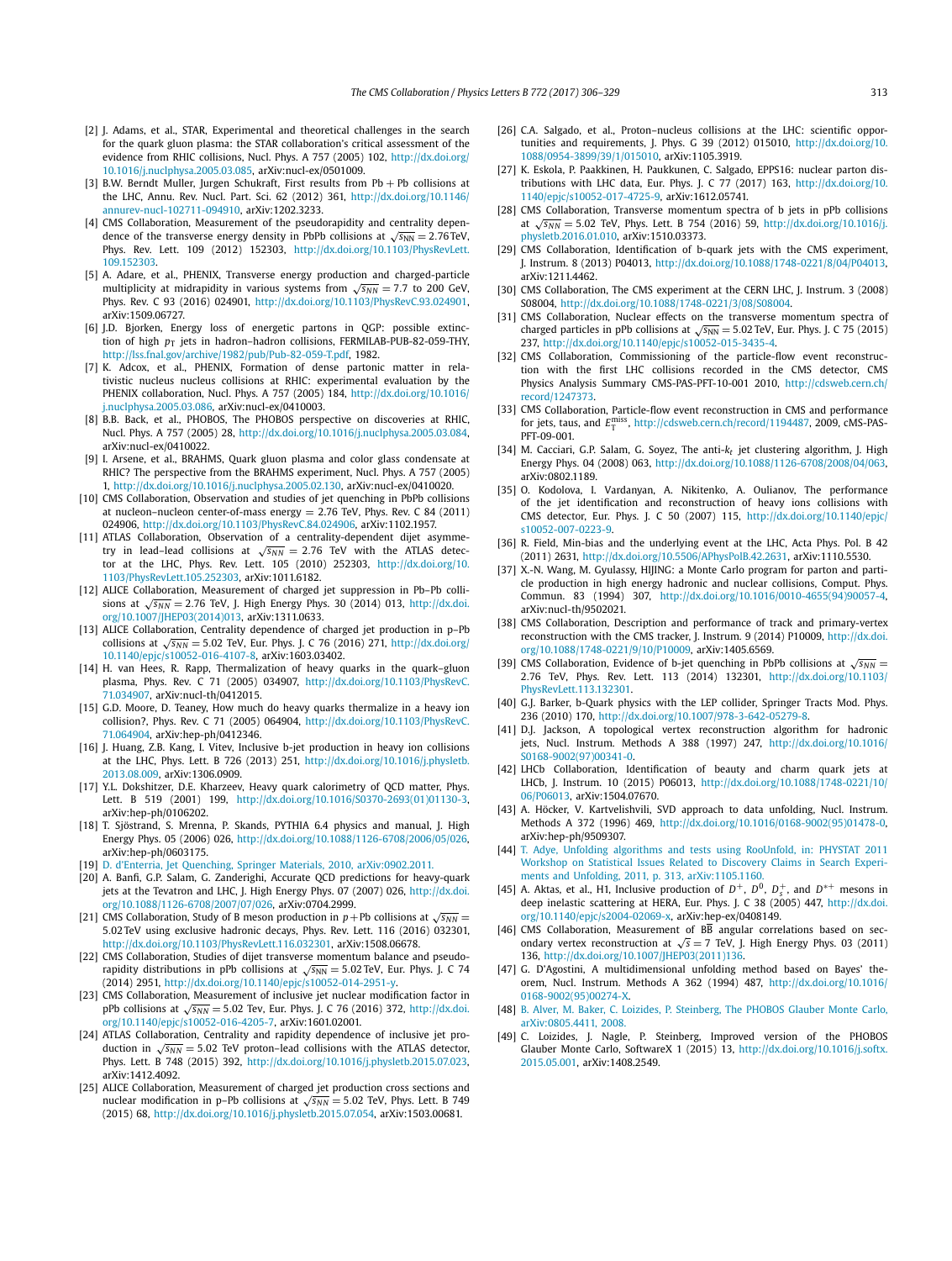### <span id="page-8-0"></span>**The CMS Collaboration**

# A.M. Sirunyan, A. Tumasyan

*Yerevan Physics Institute, Yerevan, Armenia*

W. Adam, E. Asilar, T. Bergauer, J. Brandstetter, E. Brondolin, M. Dragicevic, J. Erö, M. Flechl, M. Friedl, R. Frühwirth<sup>1</sup>, V.M. Ghete, C. Hartl, N. Hörmann, J. Hrubec, M. Jeitler<sup>1</sup>, A. König, I. Krätschmer, D. Liko, T. Matsushita, I. Mikulec, D. Rabady, N. Rad, B. Rahbaran, H. Rohringer, J. Schieck<sup>1</sup>, J. Strauss, W. Waltenberger, C.-E. Wulz  $<sup>1</sup>$  $<sup>1</sup>$  $<sup>1</sup>$ </sup>

*Institut für Hochenergiephysik, Wien, Austria*

### O. Dvornikov, V. Makarenko, V. Zykunov

*Institute for Nuclear Problems, Minsk, Belarus*

### V. Mossolov, N. Shumeiko, J. Suarez Gonzalez

*National Centre for Particle and High Energy Physics, Minsk, Belarus*

S. Alderweireldt, E.A. De Wolf, X. Janssen, J. Lauwers, M. Van De Klundert, H. Van Haevermaet, P. Van Mechelen, N. Van Remortel, A. Van Spilbeeck

*Universiteit Antwerpen, Antwerpen, Belgium*

S. Abu Zeid, F. Blekman, J. D'Hondt, N. Daci, I. De Bruyn, K. Deroover, S. Lowette, S. Moortgat, L. Moreels, A. Olbrechts, Q. Python, S. Tavernier, W. Van Doninck, P. Van Mulders, I. Van Parijs

*Vrije Universiteit Brussel, Brussel, Belgium*

H. Brun, B. Clerbaux, G. De Lentdecker, H. Delannoy, G. Fasanella, L. Favart, R. Goldouzian, A. Grebenyuk, G. Karapostoli, T. Lenzi, A. Léonard, J. Luetic, T. Maerschalk, A. Marinov, A. Randle-conde, T. Seva, C. Vander Velde, P. Vanlaer, D. Vannerom, R. Yonamine, F. Zenoni, F. Zhang [2](#page-22-0)

*Université Libre de Bruxelles, Bruxelles, Belgium*

A. Cimmino, T. Cornelis, D. Dobur, A. Fagot, G. Garcia, M. Gul, I. Khvastunov, D. Poyraz, S. Salva, R. Schöfbeck, M. Tytgat, W. Van Driessche, E. Yazgan, N. Zaganidis

*Ghent University, Ghent, Belgium*

H. Bakhshiansohi, C. Beluffi<sup>3</sup>, O. Bondu, S. Brochet, G. Bruno, A. Caudron, S. De Visscher, C. Delaere, M. Delcourt, B. Francois, A. Giammanco, A. Jafari, P. Jez, M. Komm, G. Krintiras, V. Lemaitre, A. Magitteri, A. Mertens, M. Musich, C. Nuttens, K. Piotrzkowski, L. Quertenmont, M. Selvaggi, M. Vidal Marono, S. Wertz

*Université Catholique de Louvain, Louvain-la-Neuve, Belgium*

### N. Beliy

*Université de Mons, Mons, Belgium*

W.L. Aldá Júnior, F.L. Alves, G.A. Alves, L. Brito, C. Hensel, A. Moraes, M.E. Pol, P. Rebello Teles

*Centro Brasileiro de Pesquisas Fisicas, Rio de Janeiro, Brazil*

E. Belchior Batista Das Chagas, W. Carvalho, J. Chinellato<sup>4</sup>, A. Custódio, E.M. Da Costa, G.G. Da Silveira<sup>5</sup>, D. De Jesus Damiao, C. De Oliveira Martins, S. Fonseca De Souza, L.M. Huertas Guativa, H. Malbouisson, D. Matos Figueiredo, C. Mora Herrera, L. Mundim, H. Nogima, W.L. Prado Da Silva, A. Santoro, A. Sznajder, E.J. Tonelli Manganote<sup>4</sup>, A. Vilela Pereira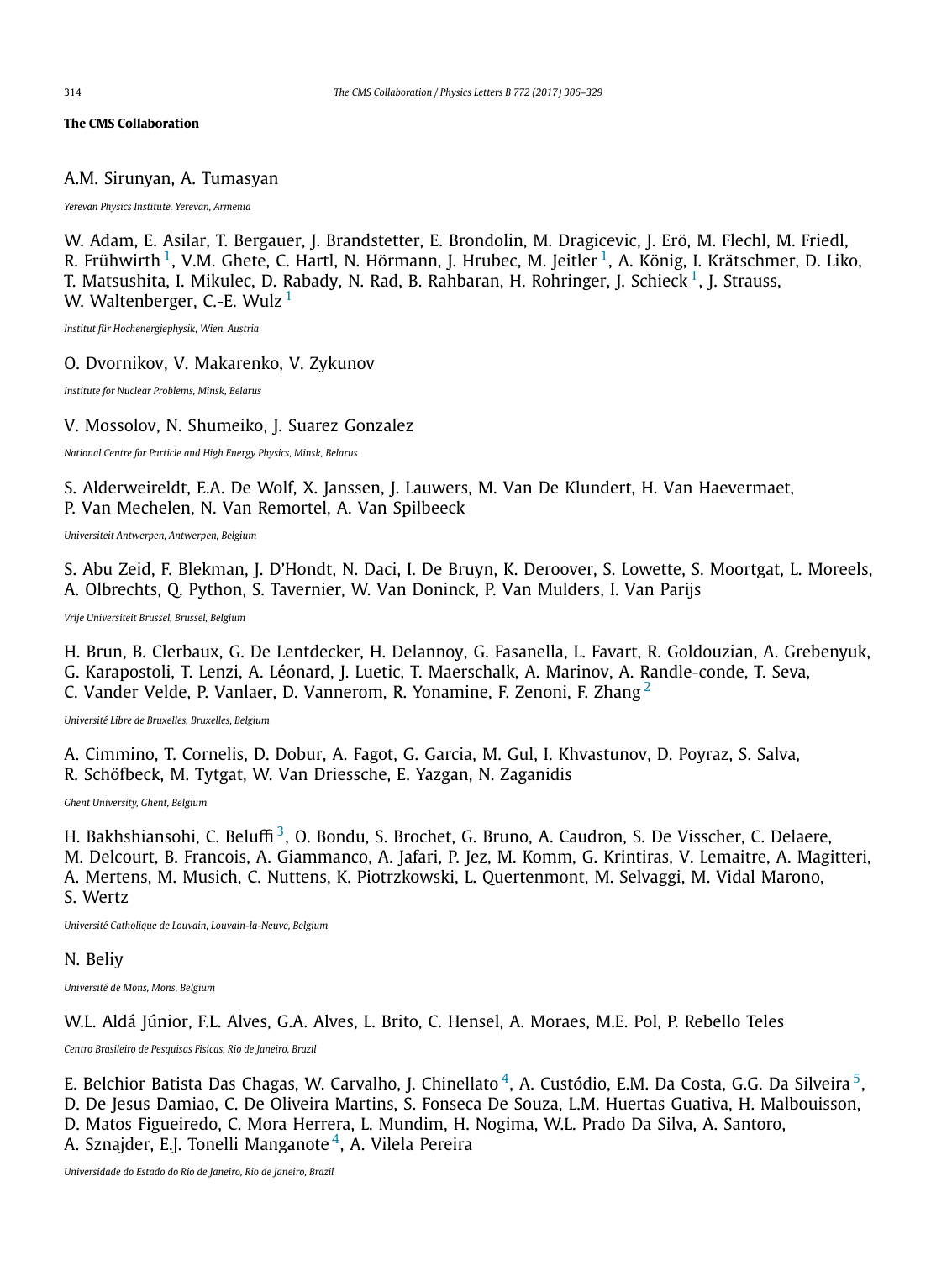S. Ahuja<sup>a</sup>, C.A. Bernardes<sup>a</sup>, S. Dogra<sup>a</sup>, T.R. Fernandez Perez Tomei<sup>a</sup>, E.M. Gregores <sup>b</sup>, P.G. Mercadante <sup>b</sup>, C.S. Moon<sup>a</sup>, S.F. Novaes<sup>a</sup>, Sandra S. Padula<sup>a</sup>, D. Romero Abad <sup>b</sup>. J.C. Ruiz Vargas<sup>a</sup>

<sup>a</sup> *Universidade Estadual Paulista, São Paulo, Brazil* <sup>b</sup> *Universidade Federal do ABC, São Paulo, Brazil*

# A. Aleksandrov, R. Hadjiiska, P. Iaydjiev, M. Rodozov, S. Stoykova, G. Sultanov, M. Vutova

*Institute for Nuclear Research and Nuclear Energy, Sofia, Bulgaria*

A. Dimitrov, I. Glushkov, L. Litov, B. Pavlov, P. Petkov

*University of Sofia, Sofia, Bulgaria*

W. Fang<sup>[6](#page-22-0)</sup>

*Beihang University, Beijing, China*

M. Ahmad, J.G. Bian, G.M. Chen, H.S. Chen, M. Chen, Y. Chen<sup>7</sup>, T. Cheng, C.H. Jiang, D. Leggat, Z. Liu, F. Romeo, S.M. Shaheen, A. Spiezia, J. Tao, C. Wang, Z. Wang, H. Zhang, J. Zhao

*Institute of High Energy Physics, Beijing, China*

Y. Ban, G. Chen, Q. Li, S. Liu, Y. Mao, S.J. Qian, D. Wang, Z. Xu

*State Key Laboratory of Nuclear Physics and Technology, Peking University, Beijing, China*

# C. Avila, A. Cabrera, L.F. Chaparro Sierra, C. Florez, J.P. Gomez, C.F. González Hernández, J.D. Ruiz Alvarez, J.C. Sanabria

*Universidad de Los Andes, Bogota, Colombia*

# N. Godinovic, D. Lelas, I. Puljak, P.M. Ribeiro Cipriano, T. Sculac

*University of Split, Faculty of Electrical Engineering, Mechanical Engineering and Naval Architecture, Split, Croatia*

# Z. Antunovic, M. Kovac

*University of Split, Faculty of Science, Split, Croatia*

### V. Brigljevic, D. Ferencek, K. Kadija, B. Mesic, S. Micanovic, L. Sudic, T. Susa

*Institute Rudjer Boskovic, Zagreb, Croatia*

# A. Attikis, G. Mavromanolakis, J. Mousa, C. Nicolaou, F. Ptochos, P.A. Razis, H. Rykaczewski, D. Tsiakkouri

*University of Cyprus, Nicosia, Cyprus*

# M. Finger  $\frac{8}{3}$  $\frac{8}{3}$  $\frac{8}{3}$ , M. Finger Jr.  $\frac{8}{3}$

*Charles University, Prague, Czech Republic*

# E. Carrera Jarrin

*Universidad San Francisco de Quito, Quito, Ecuador*

# E. El-khateeb<sup>9</sup>, S. Elgammal<sup>10</sup>, A. Mohamed<sup>[11](#page-22-0)</sup>

Academy of Scientific Research and Technology of the Arab Republic of Egypt, Egyptian Network of High Energy Physics, Cairo, Egypt

# M. Kadastik, L. Perrini, M. Raidal, A. Tiko, C. Veelken

*National Institute of Chemical Physics and Biophysics, Tallinn, Estonia*

# P. Eerola, J. Pekkanen, M. Voutilainen

*Department of Physics, University of Helsinki, Helsinki, Finland*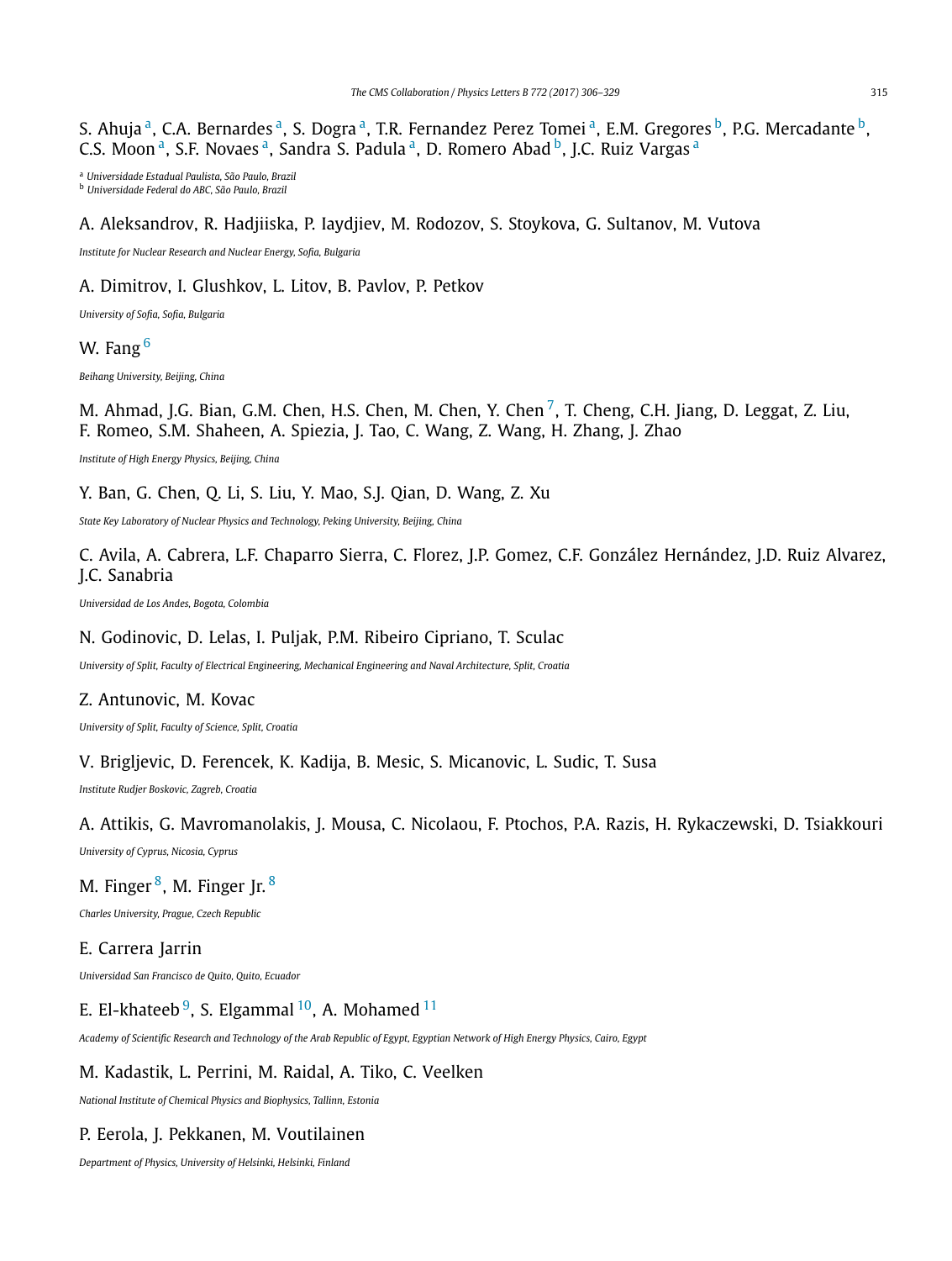J. Härkönen, T. Järvinen, V. Karimäki, R. Kinnunen, T. Lampén, K. Lassila-Perini, S. Lehti, T. Lindén, P. Luukka, J. Tuominiemi, E. Tuovinen, L. Wendland

*Helsinki Institute of Physics, Helsinki, Finland*

# J. Talvitie, T. Tuuva

*Lappeenranta University of Technology, Lappeenranta, Finland*

M. Besancon, F. Couderc, M. Dejardin, D. Denegri, B. Fabbro, J.L. Faure, C. Favaro, F. Ferri, S. Ganjour, S. Ghosh, A. Givernaud, P. Gras, G. Hamel de Monchenault, P. Jarry, I. Kucher, E. Locci, M. Machet, J. Malcles, J. Rander, A. Rosowsky, M. Titov, A. Zghiche

*IRFU, CEA, Université Paris-Saclay, Gif-sur-Yvette, France*

A. Abdulsalam, I. Antropov, S. Baffioni, F. Beaudette, P. Busson, L. Cadamuro, E. Chapon, C. Charlot, O. Davignon, R. Granier de Cassagnac, M. Jo, S. Lisniak, P. Miné, M. Nguyen, C. Ochando, G. Ortona, P. Paganini, P. Pigard, S. Regnard, R. Salerno, Y. Sirois, T. Strebler, Y. Yilmaz, A. Zabi

*Laboratoire Leprince-Ringuet, Ecole Polytechnique, IN2P3-CNRS, Palaiseau, France*

J.-L. Agram [12,](#page-22-0) J. Andrea, A. Aubin, D. Bloch, J.-M. Brom, M. Buttignol, E.C. Chabert, N. Chanon, C. Collard, E. Conte [12,](#page-22-0) X. Coubez, J.-C. Fontaine [12,](#page-22-0) D. Gelé, U. Goerlach, A.-C. Le Bihan, K. Skovpen, P. Van Hove

*Institut Pluridisciplinaire Hubert Curien (IPHC), Université de Strasbourg, CNRS-IN2P3, France*

# S. Gadrat

Centre de Calcul de l'Institut National de Physique Nucleaire et de Physique des Particules, CNRS/IN2P3, Villeurbanne, France

S. Beauceron, C. Bernet, G. Boudoul, C.A. Carrillo Montoya, R. Chierici, D. Contardo, B. Courbon, P. Depasse, H. El Mamouni, J. Fan, J. Fay, S. Gascon, M. Gouzevitch, G. Grenier, B. Ille, F. Lagarde, I.B. Laktineh, M. Lethuillier, L. Mirabito, A.L. Pequegnot, S. Perries, A. Popov [13](#page-22-0), D. Sabes, V. Sordini, M. Vander Donckt, P. Verdier, S. Viret

Université de Lyon, Université Claude Bernard Lyon 1, CNRS-IN2P3, Institut de Physique Nucléaire de Lyon, Villeurbanne, France

# A. Khvedelidze<sup>[8](#page-22-0)</sup>

*Georgian Technical University, Tbilisi, Georgia*

# I. Bagaturia [14](#page-22-0)

*Tbilisi State University, Tbilisi, Georgia*

C. Autermann, S. Beranek, L. Feld, A. Heister, M.K. Kiesel, K. Klein, M. Lipinski, A. Ostapchuk, M. Preuten, F. Raupach, S. Schael, C. Schomakers, J. Schulz, T. Verlage, H. Weber, V. Zhukov <sup>[13](#page-22-0)</sup>

*RWTH Aachen University, I. Physikalisches Institut, Aachen, Germany*

A. Albert, M. Brodski, E. Dietz-Laursonn, D. Duchardt, M. Endres, M. Erdmann, S. Erdweg, T. Esch, R. Fischer, A. Güth, M. Hamer, T. Hebbeker, C. Heidemann, K. Hoepfner, S. Knutzen, M. Merschmeyer, A. Meyer, P. Millet, S. Mukherjee, M. Olschewski, K. Padeken, T. Pook, M. Radziej, H. Reithler, M. Rieger, F. Scheuch, L. Sonnenschein, D. Teyssier, S. Thüer

*RWTH Aachen University, III. Physikalisches Institut A, Aachen, Germany*

V. Cherepanov, G. Flügge, B. Kargoll, T. Kress, A. Künsken, J. Lingemann, T. Müller, A. Nehrkorn, A. Nowack, C. Pistone, O. Pooth, A. Stahl<sup>[15](#page-22-0)</sup>

*RWTH Aachen University, III. Physikalisches Institut B, Aachen, Germany*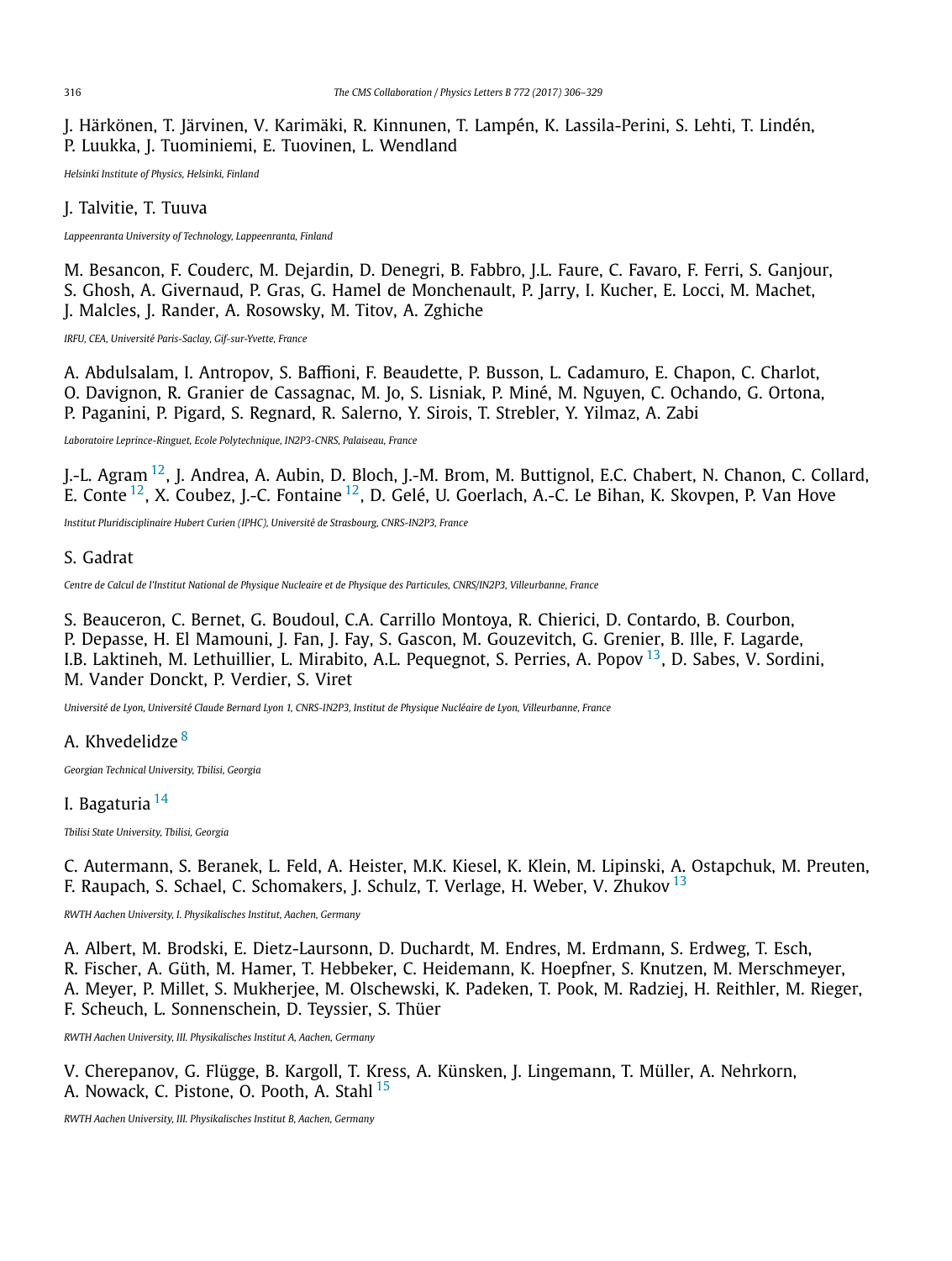M. Aldaya Martin, T. Arndt, C. Asawatangtrakuldee, K. Beernaert, O. Behnke, U. Behrens, A.A. Bin Anuar, K. Borras [16,](#page-22-0) A. Campbell, P. Connor, C. Contreras-Campana, F. Costanza, C. Diez Pardos, G. Dolinska, G. Eckerlin, D. Eckstein, T. Eichhorn, E. Eren, E. Gallo <sup>17</sup>, J. Garay Garcia, A. Geiser, A. Gizhko, J.M. Grados Luyando, P. Gunnellini, A. Harb, J. Hauk, M. Hempel <sup>18</sup>, H. Jung, A. Kalogeropoulos, O. Karacheban [18](#page-22-0), M. Kasemann, J. Keaveney, C. Kleinwort, I. Korol, D. Krücker, W. Lange, A. Lelek, J. Leonard, K. Lipka, A. Lobanov, W. Lohmann [18,](#page-22-0) R. Mankel, I.-A. Melzer-Pellmann, A.B. Meyer, G. Mittag, J. Mnich, A. Mussgiller, E. Ntomari, D. Pitzl, R. Placakyte, A. Raspereza, B. Roland, M.Ö. Sahin, P. Saxena, T. Schoerner-Sadenius, C. Seitz, S. Spannagel, N. Stefaniuk, G.P. Van Onsem, R. Walsh, C. Wissing

*Deutsches Elektronen-Synchrotron, Hamburg, Germany*

V. Blobel, M. Centis Vignali, A.R. Draeger, T. Dreyer, E. Garutti, D. Gonzalez, J. Haller, M. Hoffmann, A. Junkes, R. Klanner, R. Kogler, N. Kovalchuk, T. Lapsien, T. Lenz, I. Marchesini, D. Marconi, M. Meyer, M. Niedziela, D. Nowatschin, F. Pantaleo [15,](#page-22-0) T. Peiffer, A. Perieanu, J. Poehlsen, C. Sander, C. Scharf, P. Schleper, A. Schmidt, S. Schumann, J. Schwandt, H. Stadie, G. Steinbrück, F.M. Stober, M. Stöver, H. Tholen, D. Troendle, E. Usai, L. Vanelderen, A. Vanhoefer, B. Vormwald

*University of Hamburg, Hamburg, Germany*

M. Akbiyik, C. Barth, S. Baur, C. Baus, J. Berger, E. Butz, R. Caspart, T. Chwalek, F. Colombo, W. De Boer, A. Dierlamm, S. Fink, B. Freund, R. Friese, M. Giffels, A. Gilbert, P. Goldenzweig, D. Haitz, F. Hartmann [15,](#page-22-0) S.M. Heindl, U. Husemann, I. Katkov <sup>13</sup>, S. Kudella, H. Mildner, M.U. Mozer, Th. Müller, M. Plagge, G. Quast, K. Rabbertz, S. Röcker, F. Roscher, M. Schröder, I. Shvetsov, G. Sieber, H.J. Simonis, R. Ulrich, S. Wayand, M. Weber, T. Weiler, S. Williamson, C. Wöhrmann, R. Wolf

*Institut für Experimentelle Kernphysik, Karlsruhe, Germany*

G. Anagnostou, G. Daskalakis, T. Geralis, V.A. Giakoumopoulou, A. Kyriakis, D. Loukas, I. Topsis-Giotis

*Institute of Nuclear and Particle Physics (INPP), NCSR Demokritos, Aghia Paraskevi, Greece*

S. Kesisoglou, A. Panagiotou, N. Saoulidou, E. Tziaferi

*National and Kapodistrian University of Athens, Athens, Greece*

# I. Evangelou, G. Flouris, C. Foudas, P. Kokkas, N. Loukas, N. Manthos, I. Papadopoulos, E. Paradas

*University of Ioánnina, Ioánnina, Greece*

# N. Filipovic

*MTA-ELTE Lendület CMS Particle and Nuclear Physics Group, Eötvös Loránd University, Budapest, Hungary*

# G. Bencze, C. Hajdu, D. Horvath<sup>19</sup>, F. Sikler, V. Veszpremi, G. Vesztergombi<sup>20</sup>, A.J. Zsigmond

*Wigner Research Centre for Physics, Budapest, Hungary*

# N. Beni, S. Czellar, J. Karancsi [21,](#page-22-0) A. Makovec, J. Molnar, Z. Szillasi

*Institute of Nuclear Research ATOMKI, Debrecen, Hungary*

# M. Bartók [20,](#page-22-0) P. Raics, Z.L. Trocsanyi, B. Ujvari

*Institute of Physics, University of Debrecen, Hungary*

# S. Bahinipati, S. Choudhury<sup>22</sup>, P. Mal, K. Mandal, A. Nayak<sup>[23](#page-22-0)</sup>, D.K. Sahoo, N. Sahoo, S.K. Swain

*National Institute of Science Education and Research, Bhubaneswar, India*

S. Bansal, S.B. Beri, V. Bhatnagar, R. Chawla, U. Bhawandeep, A.K. Kalsi, A. Kaur, M. Kaur, R. Kumar, P. Kumari, A. Mehta, M. Mittal, J.B. Singh, G. Walia

*Panjab University, Chandigarh, India*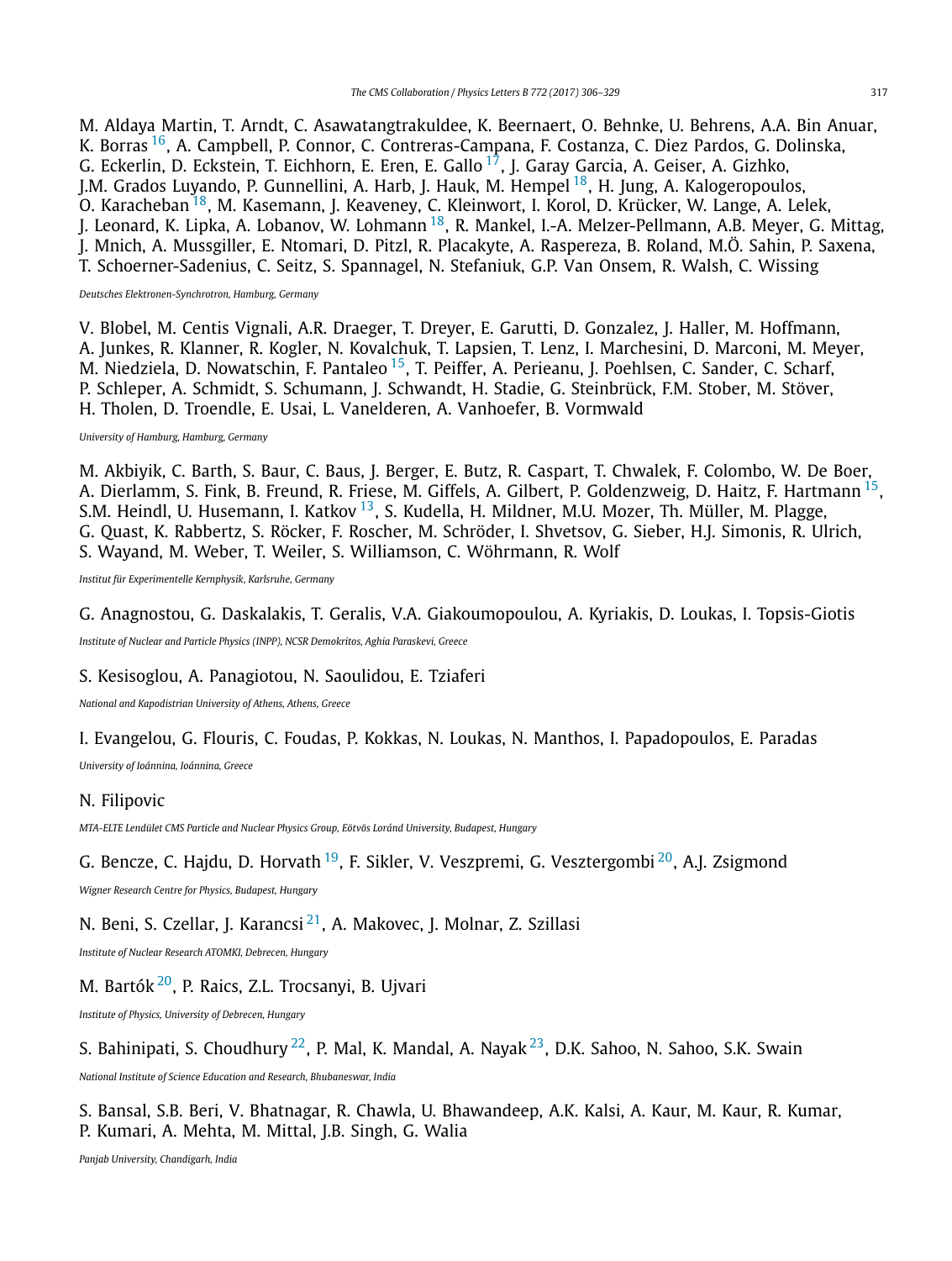Ashok Kumar, A. Bhardwaj, B.C. Choudhary, R.B. Garg, S. Keshri, S. Malhotra, M. Naimuddin, N. Nishu, K. Ranjan, R. Sharma, V. Sharma

*University of Delhi, Delhi, India*

R. Bhattacharya, S. Bhattacharya, K. Chatterjee, S. Dey, S. Dutt, S. Dutta, S. Ghosh, N. Majumdar, A. Modak, K. Mondal, S. Mukhopadhyay, S. Nandan, A. Purohit, A. Roy, D. Roy, S. Roy Chowdhury, S. Sarkar, M. Sharan, S. Thakur

*Saha Institute of Nuclear Physics, Kolkata, India*

# P.K. Behera

*Indian Institute of Technology Madras, Madras, India*

R. Chudasama, D. Dutta, V. Jha, V. Kumar, A.K. Mohanty <sup>15</sup>, P.K. Netrakanti, L.M. Pant, P. Shukla, A. Topkar

*Bhabha Atomic Research Centre, Mumbai, India*

T. Aziz, S. Dugad, G. Kole, B. Mahakud, S. Mitra, G.B. Mohanty, B. Parida, N. Sur, B. Sutar

*Tata Institute of Fundamental Research-A, Mumbai, India*

S. Banerjee, S. Bhowmik  $^{24}$ , R.K. Dewanjee, S. Ganguly, M. Guchait, Sa. Jain, S. Kumar, M. Maity  $^{24}$ , G. Majumder, K. Mazumdar, T. Sarkar  $^{24}$ , N. Wickramage  $^{25}$  $^{25}$  $^{25}$ 

*Tata Institute of Fundamental Research-B, Mumbai, India*

S. Chauhan, S. Dube, V. Hegde, A. Kapoor, K. Kothekar, S. Pandey, A. Rane, S. Sharma

*Indian Institute of Science Education and Research (IISER), Pune, India*

S. Chenarani  $^{26}$ , E. Eskandari Tadavani, S.M. Etesami  $^{26}$ , A. Fahim  $^{27}$ , M. Khakzad, M. Mohammadi Najafabadi, M. Naseri, S. Paktinat Mehdiabadi [28,](#page-22-0) F. Rezaei Hosseinabadi, B. Safarzadeh [29,](#page-22-0) M. Zeinali

*Institute for Research in Fundamental Sciences (IPM), Tehran, Iran*

# M. Felcini, M. Grunewald

*University College Dublin, Dublin, Ireland*

M. Abbrescia <sup>a</sup>*,*b, C. Calabria <sup>a</sup>*,*b, C. Caputo <sup>a</sup>*,*b, A. Colaleo a, D. Creanza <sup>a</sup>*,*c, L. Cristella <sup>a</sup>*,*b, N. De Filippis <sup>a</sup>*,*c, M. De Palma <sup>a</sup>*,*b, L. Fiore a, G. Iaselli <sup>a</sup>*,*c, G. Maggi <sup>a</sup>*,*c, M. Maggi a, G. Miniello <sup>a</sup>*,*b, S. My <sup>a</sup>*,*b, S. Nuzzo <sup>a</sup>*,*b, A. Pompili <sup>a</sup>*,*b, G. Pugliese <sup>a</sup>*,*c, R. Radogna <sup>a</sup>*,*b, A. Ranieri a, G. Selvaggi <sup>a</sup>*,*b, A. Sharma a, L. Silvestris <sup>a</sup>*,*[15,](#page-22-0) R. Venditti <sup>a</sup>*,*b, P. Verwilligen <sup>a</sup>

<sup>a</sup> *INFN Sezione di Bari, Bari, Italy*

G. Abbiendi a, C. Battilana, D. Bonacorsi <sup>a</sup>*,*b, S. Braibant-Giacomelli <sup>a</sup>*,*b, L. Brigliadori <sup>a</sup>*,*b, R. Campanini <sup>a</sup>*,*b, P. Capiluppi <sup>a</sup>*,*b, A. Castro <sup>a</sup>*,*b, F.R. Cavallo a, S.S. Chhibra <sup>a</sup>*,*b, G. Codispoti <sup>a</sup>*,*b, M. Cuffiani <sup>a</sup>*,*b, G.M. Dallavalle <sup>a</sup>, F. Fabbri <sup>a</sup>, A. Fanfani <sup>a,b</sup>, D. Fasanella <sup>a,b</sup>, P. Giacomelli <sup>a</sup>, C. Grandi <sup>a</sup>, L. Guiducci <sup>a,b</sup>, S. Marcellini a, G. Masetti a, A. Montanari a, F.L. Navarria <sup>a</sup>*,*b, A. Perrotta a, A.M. Rossi <sup>a</sup>*,*b, T. Rovelli <sup>a</sup>*,*b, G.P. Siroli <sup>a</sup>*,*b, N. Tosi <sup>a</sup>*,*b*,*[15](#page-22-0)

<sup>a</sup> *INFN Sezione di Bologna, Bologna, Italy*

<sup>b</sup> *Università di Bologna, Bologna, Italy*

S. Albergo <sup>a</sup>*,*b, S. Costa <sup>a</sup>*,*b, A. Di Mattia a, F. Giordano <sup>a</sup>*,*b, R. Potenza <sup>a</sup>*,*b, A. Tricomi <sup>a</sup>*,*b, C. Tuve <sup>a</sup>*,*<sup>b</sup>

<sup>a</sup> *INFN Sezione di Catania, Catania, Italy*

<sup>b</sup> *Università di Catania, Catania, Italy*

<sup>b</sup> *Università di Bari, Bari, Italy* <sup>c</sup> *Politecnico di Bari, Bari, Italy*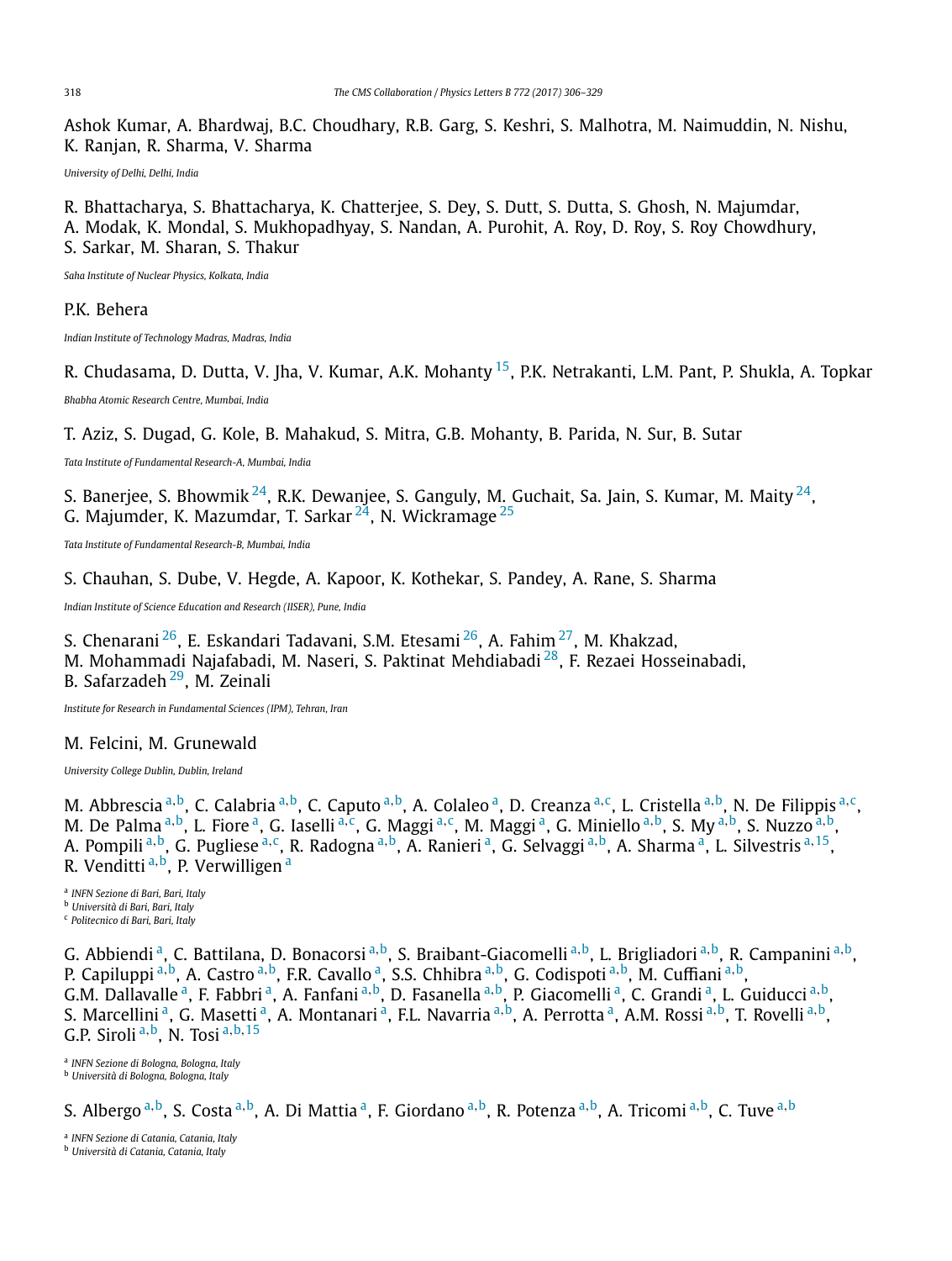G. Barbagli a, V. Ciulli <sup>a</sup>*,*b, C. Civinini a, R. D'Alessandro <sup>a</sup>*,*b, E. Focardi <sup>a</sup>*,*b, P. Lenzi <sup>a</sup>*,*b, M. Meschini a, S. Paoletti a, G. Sguazzoni a, L. Viliani <sup>a</sup>*,*b*,*[15](#page-22-0)

<sup>a</sup> *INFN Sezione di Firenze, Firenze, Italy* <sup>b</sup> *Università di Firenze, Firenze, Italy*

# L. Benussi, S. Bianco, F. Fabbri, D. Piccolo, F. Primavera [15](#page-22-0)

*INFN Laboratori Nazionali di Frascati, Frascati, Italy*

V. Calvelli <sup>a</sup>*,*b, F. Ferro a, M. Lo Vetere <sup>a</sup>*,*b, M.R. Monge <sup>a</sup>*,*b, E. Robutti a, S. Tosi <sup>a</sup>*,*<sup>b</sup>

<sup>a</sup> *INFN Sezione di Genova, Genova, Italy* <sup>b</sup> *Università di Genova, Genova, Italy*

L. Brianza <sup>a</sup>*,*b*,*[15](#page-22-0), F. Brivio <sup>a</sup>*,*b, M.E. Dinardo <sup>a</sup>*,*b, S. Fiorendi <sup>a</sup>*,*b*,*[15](#page-22-0), S. Gennai a, A. Ghezzi <sup>a</sup>*,*b, P. Govoni <sup>a</sup>*,*b, M. Malberti a,b, S. Malvezzi <sup>a</sup>, R.A. Manzoni <sup>a,b</sup>, D. Menasce <sup>a</sup>, L. Moroni <sup>a</sup>, M. Paganoni <sup>a,b</sup>, D. Pedrini <sup>a</sup>, S. Pigazzini <sup>a</sup>*,*b, S. Ragazzi <sup>a</sup>*,*b, T. Tabarelli de Fatis <sup>a</sup>*,*<sup>b</sup>

<sup>a</sup> *INFN Sezione di Milano-Bicocca, Milano, Italy*

<sup>b</sup> *Università di Milano-Bicocca, Milano, Italy*

S. Buontempo a, N. Cavallo <sup>a</sup>*,*c, G. De Nardo, S. Di Guida <sup>a</sup>*,*d*,*[15,](#page-22-0) M. Esposito <sup>a</sup>*,*b, F. Fabozzi <sup>a</sup>*,*c, F. Fienga <sup>a</sup>*,*b, A.O.M. Iorio <sup>a</sup>*,*b, G. Lanza a, L. Lista a, S. Meola <sup>a</sup>*,*d*,*[15,](#page-22-0) P. Paolucci <sup>a</sup>*,*[15,](#page-22-0) C. Sciacca <sup>a</sup>*,*b, F. Thyssen <sup>a</sup>

<sup>a</sup> *INFN Sezione di Napoli, Napoli, Italy*

<sup>b</sup> *Università di Napoli 'Federico II', Napoli, Italy*

<sup>c</sup> *Università della Basilicata, Potenza, Italy*

<sup>d</sup> *Università G. Marconi, Roma, Italy*

P. Azzi <sup>a</sup>*,*[15,](#page-22-0) N. Bacchetta a, L. Benato <sup>a</sup>*,*b, A. Boletti <sup>a</sup>*,*b, R. Carlin <sup>a</sup>*,*b, P. Checchia a, M. Dall'Osso <sup>a</sup>*,*b, P. De Castro Manzano<sup>a</sup>, T. Dorigo<sup>a</sup>, U. Dosselli<sup>a</sup>, S. Fantinel<sup>a</sup>, F. Fanzago<sup>a</sup>, F. Gasparini<sup>a, b</sup>, U. Gasparini <sup>a</sup>*,*b, A. Gozzelino a, S. Lacaprara a, M. Margoni <sup>a</sup>*,*b, A.T. Meneguzzo <sup>a</sup>*,*b, F. Montecassiano a, J. Pazzini <sup>a</sup>*,*b, N. Pozzobon <sup>a</sup>*,*b, P. Ronchese <sup>a</sup>*,*b, F. Simonetto <sup>a</sup>*,*b, E. Torassa a, M. Zanetti <sup>a</sup>*,*b, P. Zotto <sup>a</sup>*,*<sup>b</sup>

<sup>a</sup> *INFN Sezione di Padova, Padova, Italy* <sup>b</sup> *Università di Padova, Padova, Italy*

*Università di Trento, Trento, Italy*

A. Braghieri a, A. Magnani <sup>a</sup>*,*b, P. Montagna <sup>a</sup>*,*b, S.P. Ratti <sup>a</sup>*,*b, V. Re a, C. Riccardi <sup>a</sup>*,*b, P. Salvini a, I. Vai <sup>a</sup>*,*b, P. Vitulo <sup>a</sup>*,*<sup>b</sup>

<sup>a</sup> *INFN Sezione di Pavia, Pavia, Italy* <sup>b</sup> *Università di Pavia, Pavia, Italy*

L. Alunni Solestizi <sup>a</sup>*,*b, G.M. Bilei a, D. Ciangottini <sup>a</sup>*,*b, L. Fanò <sup>a</sup>*,*b, P. Lariccia <sup>a</sup>*,*b, R. Leonardi <sup>a</sup>*,*b, G. Mantovani <sup>a</sup>*,*b, M. Menichelli a, A. Saha a, A. Santocchia <sup>a</sup>*,*<sup>b</sup>

<sup>a</sup> *INFN Sezione di Perugia, Perugia, Italy* <sup>b</sup> *Università di Perugia, Perugia, Italy*

K. Androsov<sup>a,30</sup>, P. Azzurri<sup>a,15</sup>, G. Bagliesi<sup>a</sup>, J. Bernardini<sup>a</sup>, T. Boccali<sup>a</sup>, R. Castaldi<sup>a</sup>, M.A. Ciocci<sup>a,30</sup>, R. Dell'Orso a, S. Donato <sup>a</sup>*,*c, G. Fedi, A. Giassi a, M.T. Grippo <sup>a</sup>*,*[30,](#page-22-0) F. Ligabue <sup>a</sup>*,*c, T. Lomtadze a, L. Martini <sup>a</sup>*,*b, A. Messineo <sup>a</sup>*,*b, F. Palla a, A. Rizzi <sup>a</sup>*,*b, A. Savoy-Navarro <sup>a</sup>*,*[31,](#page-22-0) P. Spagnolo a, R. Tenchini a, G. Tonelli <sup>a</sup>*,*b, A. Venturi<sup>a</sup>, P.G. Verdini<sup>a</sup>

<sup>a</sup> *INFN Sezione di Pisa, Pisa, Italy* <sup>b</sup> *Università di Pisa, Pisa, Italy* <sup>c</sup> *Scuola Normale Superiore di Pisa, Pisa, Italy*

L. Barone a,b, F. Cavallari a, M. Cipriani a,b, D. Del Re a,b, [15,](#page-22-0) M. Diemoz a, S. Gelli a,b, E. Longo a,b, F. Margaroli <sup>a</sup>*,*b, B. Marzocchi <sup>a</sup>*,*b, P. Meridiani a, G. Organtini <sup>a</sup>*,*b, R. Paramatti a, F. Preiato <sup>a</sup>*,*b, S. Rahatlou <sup>a</sup>*,*b, C. Rovelli a, F. Santanastasio <sup>a</sup>*,*<sup>b</sup>

<sup>a</sup> *INFN Sezione di Roma, Roma, Italy*

<sup>b</sup> *Università di Roma, Roma, Italy*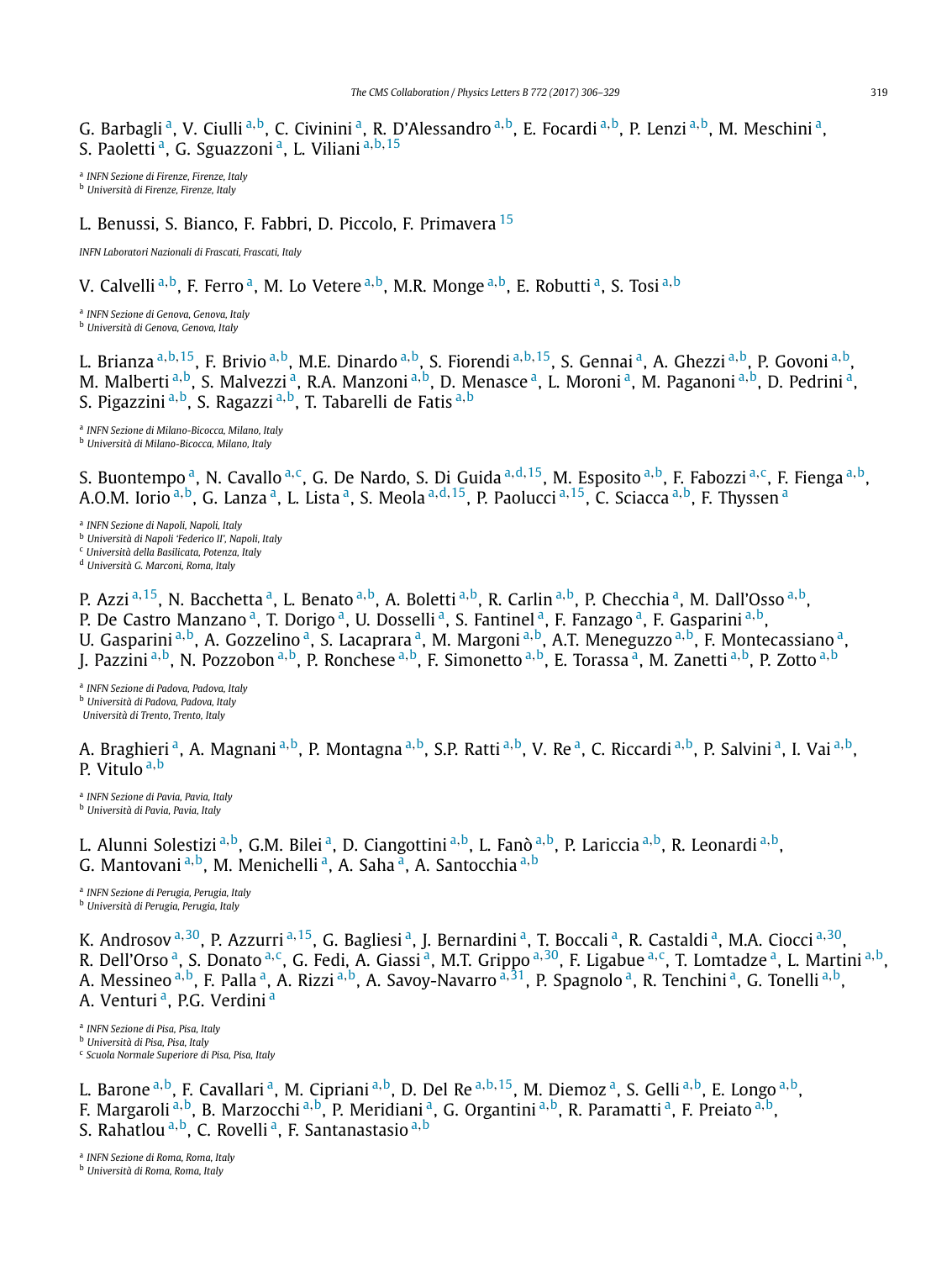N. Amapane <sup>a</sup>*,*b, R. Arcidiacono <sup>a</sup>*,*c*,*[15,](#page-22-0) S. Argiro <sup>a</sup>*,*b, M. Arneodo <sup>a</sup>*,*c, N. Bartosik a, R. Bellan <sup>a</sup>*,*b, C. Biino a, N. Cartiglia a, F. Cenna <sup>a</sup>*,*b, M. Costa <sup>a</sup>*,*b, R. Covarelli <sup>a</sup>*,*b, A. Degano <sup>a</sup>*,*b, N. Demaria a, L. Finco <sup>a</sup>*,*b, B. Kiani <sup>a</sup>*,*b, C. Mariotti a, S. Maselli a, E. Migliore <sup>a</sup>*,*b, V. Monaco <sup>a</sup>*,*b, E. Monteil <sup>a</sup>*,*b, M. Monteno a, M.M. Obertino <sup>a</sup>*,*b, L. Pacher <sup>a</sup>*,*b, N. Pastrone a, M. Pelliccioni a, G.L. Pinna Angioni <sup>a</sup>*,*b, F. Ravera <sup>a</sup>*,*b, A. Romero <sup>a</sup>*,*b, M. Ruspa <sup>a</sup>*,*c, R. Sacchi <sup>a</sup>*,*b, K. Shchelina <sup>a</sup>*,*b, V. Sola a, A. Solano <sup>a</sup>*,*b, A. Staiano a, P. Traczyk <sup>a</sup>*,*<sup>b</sup>

<sup>a</sup> *INFN Sezione di Torino, Torino, Italy* <sup>b</sup> *Università di Torino, Torino, Italy*

<sup>c</sup> *Università del Piemonte Orientale, Novara, Italy*

# S. Belforte<sup>a</sup>, M. Casarsa<sup>a</sup>, F. Cossutti<sup>a</sup>, G. Della Ricca<sup>a,b</sup>, A. Zanetti<sup>a</sup>

<sup>a</sup> *INFN Sezione di Trieste, Trieste, Italy* <sup>b</sup> *Università di Trieste, Trieste, Italy*

### D.H. Kim, G.N. Kim, M.S. Kim, S. Lee, S.W. Lee, Y.D. Oh, S. Sekmen, D.C. Son, Y.C. Yang

*Kyungpook National University, Daegu, Republic of Korea*

### A. Lee

*Chonbuk National University, Jeonju, Republic of Korea*

### H. Kim

*Chonnam National University, Institute for Universe and Elementary Particles, Kwangju, Republic of Korea*

### J.A. Brochero Cifuentes, T.J. Kim

*Hanyang University, Seoul, Republic of Korea*

# S. Cho, S. Choi, Y. Go, D. Gyun, S. Ha, B. Hong, Y. Jo, Y. Kim, B. Lee, K. Lee, K.S. Lee, S. Lee, J. Lim, S.K. Park, Y. Roh

*Korea University, Seoul, Republic of Korea*

# J. Almond, J. Kim, H. Lee, S.B. Oh, B.C. Radburn-Smith, S.h. Seo, U.K. Yang, H.D. Yoo, G.B. Yu

*Seoul National University, Seoul, Republic of Korea*

### M. Choi, H. Kim, J.H. Kim, J.S.H. Lee, I.C. Park, G. Ryu, M.S. Ryu

*University of Seoul, Seoul, Republic of Korea*

# Y. Choi, J. Goh, C. Hwang, J. Lee, I. Yu

*Sungkyunkwan University, Suwon, Republic of Korea*

## V. Dudenas, A. Juodagalvis, J. Vaitkus

*Vilnius University, Vilnius, Lithuania*

# I. Ahmed, Z.A. Ibrahim, J.R. Komaragiri, M.A.B. Md Ali  $^{32}$ , F. Mohamad Idris  $^{33}$ , W.A.T. Wan Abdullah, M.N. Yusli, Z. Zolkapli

*National Centre for Particle Physics, Universiti Malaya, Kuala Lumpur, Malaysia*

H. Castilla-Valdez, E. De La Cruz-Burelo, I. Heredia-De La Cruz  $34$ , A. Hernandez-Almada, R. Lopez-Fernandez, R. Magaña Villalba, J. Mejia Guisao, A. Sanchez-Hernandez

*Centro de Investigacion y de Estudios Avanzados del IPN, Mexico City, Mexico*

# S. Carrillo Moreno, C. Oropeza Barrera, F. Vazquez Valencia

*Universidad Iberoamericana, Mexico City, Mexico*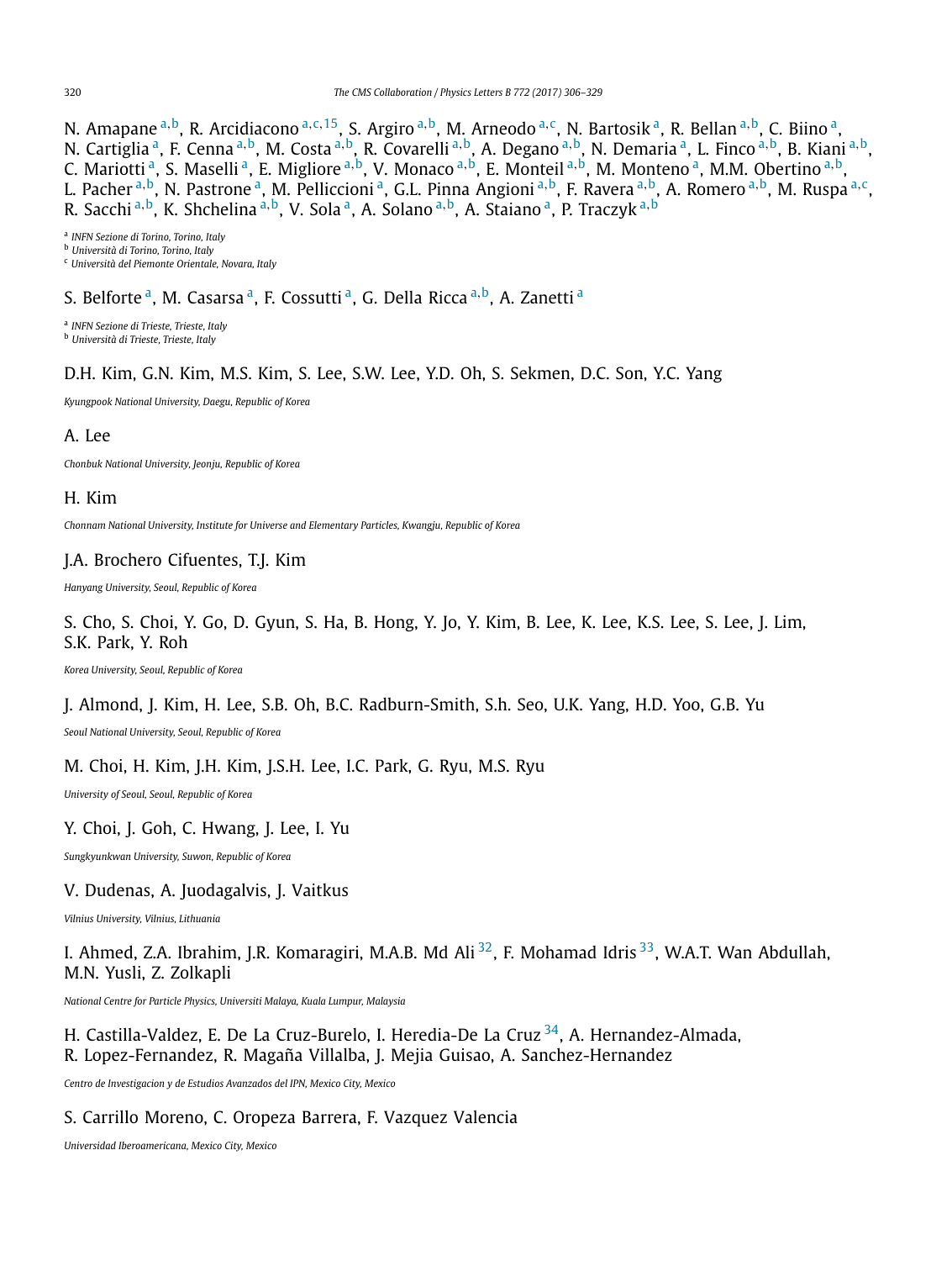# S. Carpinteyro, I. Pedraza, H.A. Salazar Ibarguen, C. Uribe Estrada

*Benemerita Universidad Autonoma de Puebla, Puebla, Mexico*

# A. Morelos Pineda

*Universidad Autónoma de San Luis Potosí, San Luis Potosí, Mexico*

# D. Krofcheck

*University of Auckland, Auckland, New Zealand*

# P.H. Butler

*University of Canterbury, Christchurch, New Zealand*

A. Ahmad, M. Ahmad, Q. Hassan, H.R. Hoorani, W.A. Khan, A. Saddique, M.A. Shah, M. Shoaib, M. Waqas

*National Centre for Physics, Quaid-I-Azam University, Islamabad, Pakistan*

H. Bialkowska, M. Bluj, B. Boimska, T. Frueboes, M. Górski, M. Kazana, K. Nawrocki, K. Romanowska-Rybinska, M. Szleper, P. Zalewski

*National Centre for Nuclear Research, Swierk, Poland*

K. Bunkowski, A. Byszuk<sup>35</sup>, K. Doroba, A. Kalinowski, M. Konecki, J. Krolikowski, M. Misiura, M. Olszewski, M. Walczak

*Institute of Experimental Physics, Faculty of Physics, University of Warsaw, Warsaw, Poland*

P. Bargassa, C. Beirão Da Cruz E Silva, B. Calpas, A. Di Francesco, P. Faccioli, P.G. Ferreira Parracho, M. Gallinaro, J. Hollar, N. Leonardo, L. Lloret Iglesias, M.V. Nemallapudi, J. Rodrigues Antunes, J. Seixas, O. Toldaiev, D. Vadruccio, J. Varela, P. Vischia

*Laboratório de Instrumentação e Física Experimental de Partículas, Lisboa, Portugal*

S. Afanasiev, P. Bunin, M. Gavrilenko, I. Golutvin, I. Gorbunov, A. Kamenev, V. Karjavin, A. Lanev, A. Malakhov, V. Matveev [36](#page-22-0)*,*[37](#page-22-0), V. Palichik, V. Perelygin, S. Shmatov, S. Shulha, N. Skatchkov, V. Smirnov, N. Voytishin, A. Zarubin

*Joint Institute for Nuclear Research, Dubna, Russia*

L. Chtchipounov, V. Golovtsov, Y. Ivanov, V. Kim<sup>38</sup>, E. Kuznetsova<sup>39</sup>, V. Murzin, V. Oreshkin, V. Sulimov, A. Vorobyev

*Petersburg Nuclear Physics Institute, Gatchina (St. Petersburg), Russia*

Yu. Andreev, A. Dermenev, S. Gninenko, N. Golubev, A. Karneyeu, M. Kirsanov, N. Krasnikov, A. Pashenkov, D. Tlisov, A. Toropin

*Institute for Nuclear Research, Moscow, Russia*

V. Epshteyn, V. Gavrilov, N. Lychkovskaya, V. Popov, I. Pozdnyakov, G. Safronov, A. Spiridonov, M. Toms, E. Vlasov, A. Zhokin

*Institute for Theoretical and Experimental Physics, Moscow, Russia*

# A. Bylinkin [37](#page-22-0)

*Moscow Institute of Physics and Technology, Moscow, Russia*

R. Chistov<sup>40</sup>, M. Danilov<sup>40</sup>, S. Polikarpov

*National Research Nuclear University 'Moscow Engineering Physics Institute' (MEPhI), Moscow, Russia*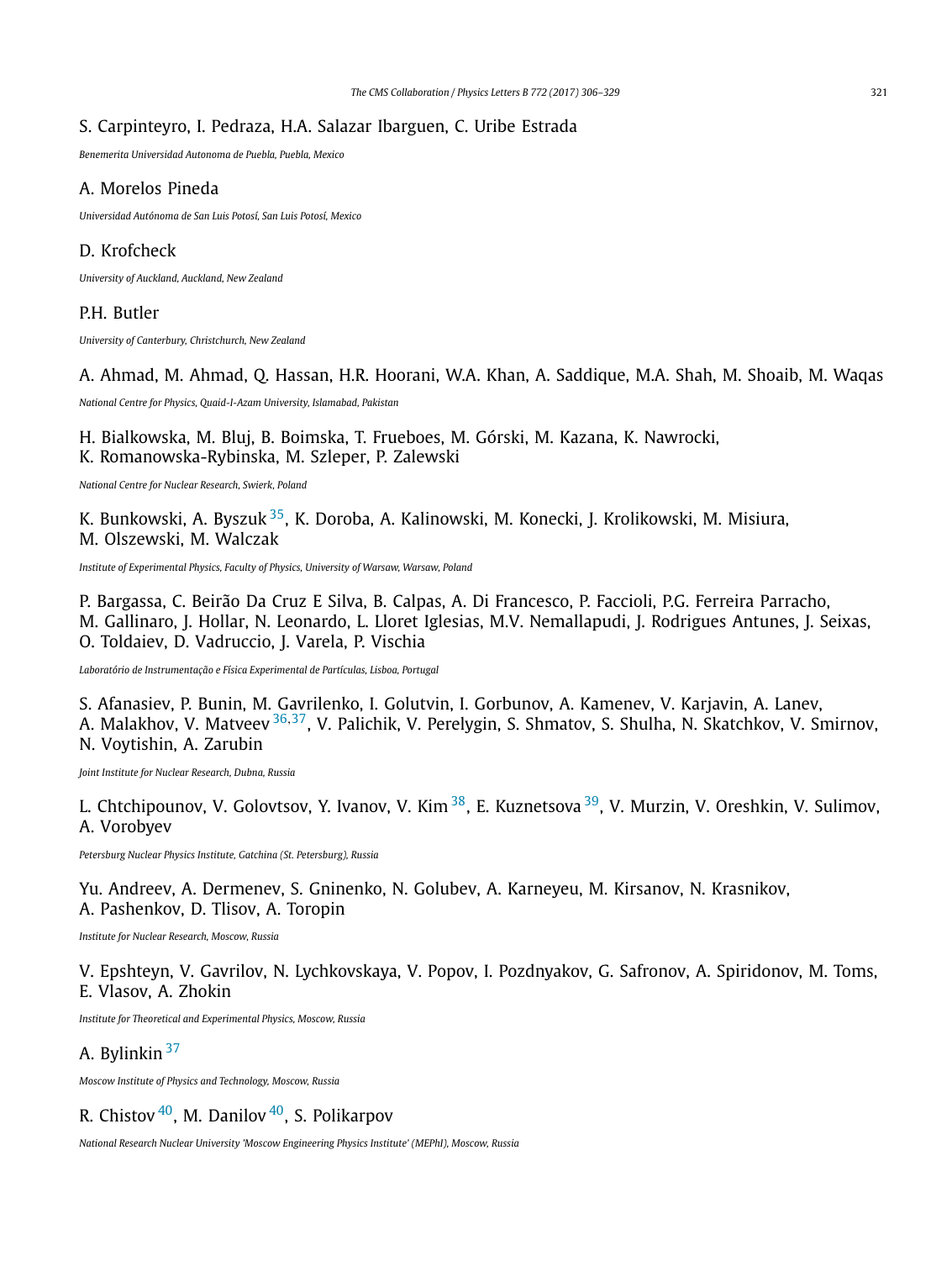# V. Andreev, M. Azarkin  $37$ , I. Dremin  $37$ , M. Kirakosyan, A. Leonidov  $37$ , A. Terkulov

*P.N. Lebedev Physical Institute, Moscow, Russia*

A. Baskakov, A. Belyaev, E. Boos, A. Demiyanov, A. Ershov, A. Gribushin, O. Kodolova, V. Korotkikh, I. Lokhtin, I. Miagkov, S. Obraztsov, S. Petrushanko, V. Savrin, A. Snigirev, I. Vardanyan

*Skobeltsyn Institute of Nuclear Physics, Lomonosov Moscow State University, Moscow, Russia*

V. Blinov  $41$ , Y. Skovpen  $41$ , D. Shtol  $41$ 

*Novosibirsk State University (NSU), Novosibirsk, Russia*

I. Azhgirey, I. Bayshev, S. Bitioukov, D. Elumakhov, V. Kachanov, A. Kalinin, D. Konstantinov, V. Krychkine, V. Petrov, R. Ryutin, A. Sobol, S. Troshin, N. Tyurin, A. Uzunian, A. Volkov

*State Research Center of Russian Federation, Institute for High Energy Physics, Protvino, Russia*

P. Adzic<sup>42</sup>, P. Cirkovic, D. Devetak, M. Dordevic, J. Milosevic, V. Rekovic

*University of Belgrade, Faculty of Physics and Vinca Institute of Nuclear Sciences, Belgrade, Serbia*

J. Alcaraz Maestre, M. Barrio Luna, E. Calvo, M. Cerrada, M. Chamizo Llatas, N. Colino, B. De La Cruz, A. Delgado Peris, A. Escalante Del Valle, C. Fernandez Bedoya, J.P. Fernández Ramos, J. Flix, M.C. Fouz, P. Garcia-Abia, O. Gonzalez Lopez, S. Goy Lopez, J.M. Hernandez, M.I. Josa, E. Navarro De Martino, A. Pérez-Calero Yzquierdo, J. Puerta Pelayo, A. Quintario Olmeda, I. Redondo, L. Romero, M.S. Soares

*Centro de Investigaciones Energéticas Medioambientales y Tecnológicas (CIEMAT), Madrid, Spain*

# J.F. de Trocóniz, M. Missiroli, D. Moran

*Universidad Autónoma de Madrid, Madrid, Spain*

J. Cuevas, J. Fernandez Menendez, I. Gonzalez Caballero, J.R. González Fernández, E. Palencia Cortezon, S. Sanchez Cruz, I. Suárez Andrés, J.M. Vizan Garcia

*Universidad de Oviedo, Oviedo, Spain*

I.J. Cabrillo, A. Calderon, J.R. Castiñeiras De Saa, E. Curras, M. Fernandez, J. Garcia-Ferrero, G. Gomez, A. Lopez Virto, J. Marco, C. Martinez Rivero, F. Matorras, J. Piedra Gomez, T. Rodrigo, A. Ruiz-Jimeno, L. Scodellaro, N. Trevisani, I. Vila, R. Vilar Cortabitarte

*Instituto de Física de Cantabria (IFCA), CSIC-Universidad de Cantabria, Santander, Spain*

D. Abbaneo, E. Auffray, G. Auzinger, M. Bachtis, P. Baillon, A.H. Ball, D. Barney, P. Bloch, A. Bocci, A. Bonato, C. Botta, T. Camporesi, R. Castello, M. Cepeda, G. Cerminara, M. D'Alfonso, D. d'Enterria, A. Dabrowski, V. Daponte, A. David, M. De Gruttola, A. De Roeck, E. Di Marco<sup>43</sup>, M. Dobson, B. Dorney, T. du Pree, D. Duggan, M. Dünser, N. Dupont, A. Elliott-Peisert, S. Fartoukh, G. Franzoni, J. Fulcher, W. Funk, D. Gigi, K. Gill, M. Girone, F. Glege, D. Gulhan, S. Gundacker, M. Guthoff, J. Hammer, P. Harris, J. Hegeman, V. Innocente, P. Janot, J. Kieseler, H. Kirschenmann, V. Knünz, A. Kornmayer [15,](#page-22-0) M.J. Kortelainen, K. Kousouris, M. Krammer<sup>1</sup>, C. Lange, P. Lecoq, C. Lourenço, M.T. Lucchini, L. Malgeri, M. Mannelli, A. Martelli, F. Meijers, J.A. Merlin, S. Mersi, E. Meschi, P. Milenovic [44](#page-22-0), F. Moortgat, S. Morovic, M. Mulders, H. Neugebauer, S. Orfanelli, L. Orsini, L. Pape, E. Perez, M. Peruzzi, A. Petrilli, G. Petrucciani, A. Pfeiffer, M. Pierini, A. Racz, T. Reis, G. Rolandi [45,](#page-22-0) M. Rovere, M. Ruan, H. Sakulin, J.B. Sauvan, C. Schäfer, C. Schwick, M. Seidel, A. Sharma, P. Silva, P. Sphicas<sup>46</sup>, J. Steggemann, M. Stoye, Y. Takahashi, M. Tosi, D. Treille, A. Triossi, A. Tsirou, V. Veckalns <sup>47</sup>, G.I. Veres <sup>20</sup>, M. Verweij, N. Wardle, H.K. Wöhri, A. Zagozdzinska<sup>35</sup>, W.D. Zeuner

*CERN, European Organization for Nuclear Research, Geneva, Switzerland*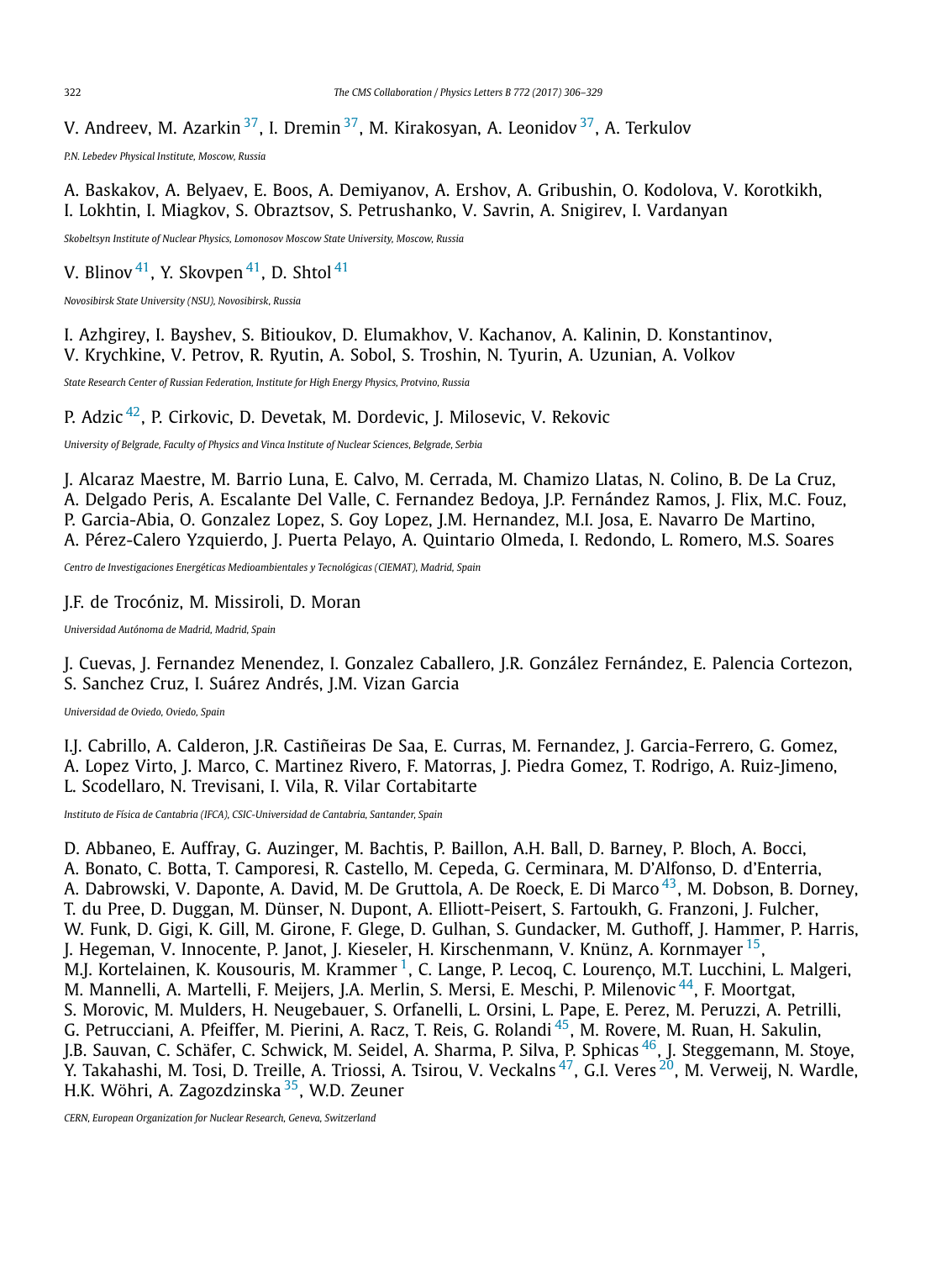W. Bertl, K. Deiters, W. Erdmann, R. Horisberger, Q. Ingram, H.C. Kaestli, D. Kotlinski, U. Langenegger, T. Rohe

*Paul Scherrer Institut, Villigen, Switzerland*

F. Bachmair, L. Bäni, L. Bianchini, B. Casal, G. Dissertori, M. Dittmar, M. Donegà, C. Grab, C. Heidegger, D. Hits, J. Hoss, G. Kasieczka, P. Lecomte [†,](#page-22-0) W. Lustermann, B. Mangano, M. Marionneau, P. Martinez Ruiz del Arbol, M. Masciovecchio, M.T. Meinhard, D. Meister, F. Micheli, P. Musella, F. Nessi-Tedaldi, F. Pandolfi, J. Pata, F. Pauss, G. Perrin, L. Perrozzi, M. Quittnat, M. Rossini, M. Schönenberger, A. Starodumov [48,](#page-23-0) V.R. Tavolaro, K. Theofilatos, R. Wallny

*Institute for Particle Physics, ETH Zurich, Zurich, Switzerland*

T.K. Aarrestad, C. Amsler<sup>49</sup>, L. Caminada, M.F. Canelli, A. De Cosa, C. Galloni, A. Hinzmann, T. Hreus, B. Kilminster, J. Ngadiuba, D. Pinna, G. Rauco, P. Robmann, D. Salerno, Y. Yang, A. Zucchetta

*Universität Zürich, Zurich, Switzerland*

V. Candelise, T.H. Doan, Sh. Jain, R. Khurana, M. Konyushikhin, C.M. Kuo, W. Lin, Y.J. Lu, A. Pozdnyakov, S.S. Yu

*National Central University, Chung-Li, Taiwan*

Arun Kumar, P. Chang, Y.H. Chang, Y.W. Chang, Y. Chao, K.F. Chen, P.H. Chen, C. Dietz, F. Fiori, W.-S. Hou, Y. Hsiung, Y.F. Liu, R.-S. Lu, M. Miñano Moya, E. Paganis, A. Psallidas, J.f. Tsai, Y.M. Tzeng

*National Taiwan University (NTU), Taipei, Taiwan*

### B. Asavapibhop, G. Singh, N. Srimanobhas, N. Suwonjandee

*Chulalongkorn University, Faculty of Science, Department of Physics, Bangkok, Thailand*

A. Adiguzel, M.N. Bakirci <sup>50</sup>, S. Damarseckin, Z.S. Demiroglu, C. Dozen, E. Eskut, S. Girgis, G. Gokbulut, Y. Guler, I. Hos<sup>51</sup>, E.E. Kangal<sup>52</sup>, O. Kara, U. Kiminsu, M. Oglakci, G. Onengut <sup>53</sup>, K. Ozdemir <sup>54</sup>, S. Ozturk [50,](#page-23-0) A. Polatoz, D. Sunar Cerci [55,](#page-23-0) S. Turkcapar, I.S. Zorbakir, C. Zorbilmez

*Cukurova University - Physics Department, Science and Art Faculty, Turkey*

B. Bilin, S. Bilmis, B. Isildak [56,](#page-23-0) G. Karapinar [57,](#page-23-0) M. Yalvac, M. Zeyrek

*Middle East Technical University, Physics Department, Ankara, Turkey*

E. Gülmez, M. Kaya  $^{58}$ , O. Kaya  $^{59}$ , E.A. Yetkin  $^{60}$ , T. Yetkin  $^{61}$  $^{61}$  $^{61}$ 

*Bogazici University, Istanbul, Turkey*

# A. Cakir, K. Cankocak, S. Sen<sup>[62](#page-23-0)</sup>

*Istanbul Technical University, Istanbul, Turkey*

# B. Grynyov

*Institute for Scintillation Materials of National Academy of Science of Ukraine, Kharkov, Ukraine*

# L. Levchuk, P. Sorokin

*National Scientific Center, Kharkov Institute of Physics and Technology, Kharkov, Ukraine*

R. Aggleton, F. Ball, L. Beck, J.J. Brooke, D. Burns, E. Clement, D. Cussans, H. Flacher, J. Goldstein, M. Grimes, G.P. Heath, H.F. Heath, J. Jacob, L. Kreczko, C. Lucas, D.M. Newbold <sup>63</sup>, S. Paramesvaran, A. Poll, T. Sakuma, S. Seif El Nasr-storey, D. Smith, V.J. Smith

*University of Bristol, Bristol, United Kingdom*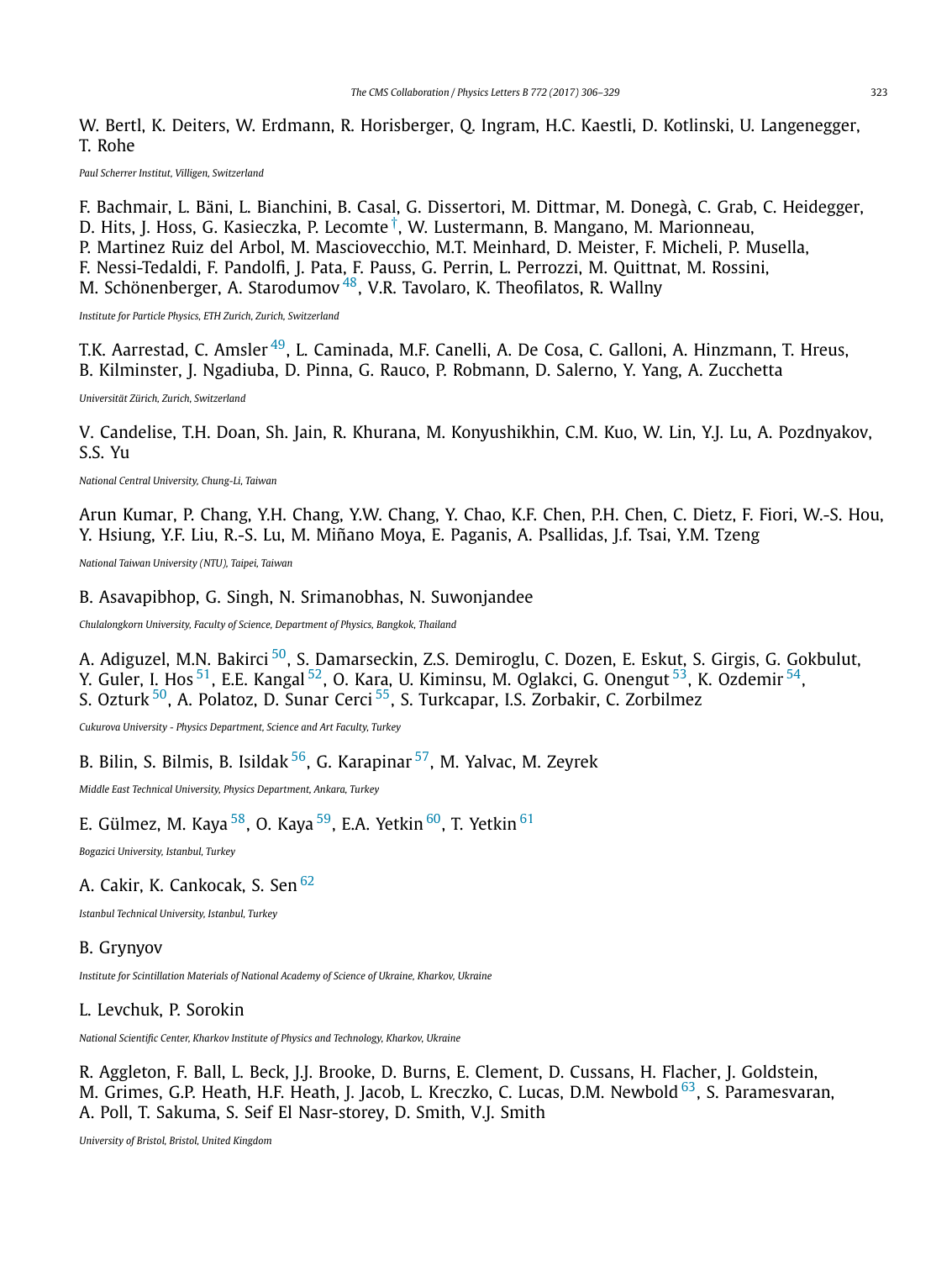A. Belyaev [64,](#page-23-0) C. Brew, R.M. Brown, L. Calligaris, D. Cieri, D.J.A. Cockerill, J.A. Coughlan, K. Harder, S. Harper, E. Olaiya, D. Petyt, C.H. Shepherd-Themistocleous, A. Thea, I.R. Tomalin, T. Williams

*Rutherford Appleton Laboratory, Didcot, United Kingdom*

M. Baber, R. Bainbridge, O. Buchmuller, A. Bundock, D. Burton, S. Casasso, M. Citron, D. Colling, L. Corpe, P. Dauncey, G. Davies, A. De Wit, M. Della Negra, R. Di Maria, P. Dunne, A. Elwood, D. Futyan, Y. Haddad, G. Hall, G. Iles, T. James, R. Lane, C. Laner, R. Lucas<sup>63</sup>, L. Lyons, A.-M. Magnan, S. Malik, L. Mastrolorenzo, J. Nash, A. Nikitenko [48,](#page-23-0) J. Pela, B. Penning, M. Pesaresi, D.M. Raymond, A. Richards, A. Rose, C. Seez, S. Summers, A. Tapper, K. Uchida, M. Vazquez Acosta [65,](#page-23-0) T. Virdee [15,](#page-22-0) J. Wright, S.C. Zenz

*Imperial College, London, United Kingdom*

J.E. Cole, P.R. Hobson, A. Khan, P. Kyberd, D. Leslie, I.D. Reid, P. Symonds, L. Teodorescu, M. Turner

*Brunel University, Uxbridge, United Kingdom*

## A. Borzou, K. Call, J. Dittmann, K. Hatakeyama, H. Liu, N. Pastika

*Baylor University, Waco, USA*

# S.I. Cooper, C. Henderson, P. Rumerio, C. West

*The University of Alabama, Tuscaloosa, USA*

D. Arcaro, A. Avetisyan, T. Bose, D. Gastler, D. Rankin, C. Richardson, J. Rohlf, L. Sulak, D. Zou

*Boston University, Boston, USA*

G. Benelli, E. Berry, D. Cutts, A. Garabedian, J. Hakala, U. Heintz, J.M. Hogan, O. Jesus, K.H.M. Kwok, E. Laird, G. Landsberg, Z. Mao, M. Narain, S. Piperov, S. Sagir, E. Spencer, R. Syarif

*Brown University, Providence, USA*

R. Breedon, G. Breto, D. Burns, M. Calderon De La Barca Sanchez, S. Chauhan, M. Chertok, J. Conway, R. Conway, P.T. Cox, R. Erbacher, C. Flores, G. Funk, M. Gardner, W. Ko, R. Lander, C. Mclean, M. Mulhearn, D. Pellett, J. Pilot, S. Shalhout, J. Smith, M. Squires, D. Stolp, M. Tripathi

*University of California, Davis, Davis, USA*

C. Bravo, R. Cousins, A. Dasgupta, P. Everaerts, A. Florent, J. Hauser, M. Ignatenko, N. Mccoll, D. Saltzberg, C. Schnaible, E. Takasugi, V. Valuev, M. Weber

*University of California, Los Angeles, USA*

E. Bouvier, K. Burt, R. Clare, J. Ellison, J.W. Gary, S.M.A. Ghiasi Shirazi, G. Hanson, J. Heilman, P. Jandir, E. Kennedy, F. Lacroix, O.R. Long, M. Olmedo Negrete, M.I. Paneva, A. Shrinivas, W. Si, H. Wei, S. Wimpenny, B.R. Yates

*University of California, Riverside, Riverside, USA*

J.G. Branson, G.B. Cerati, S. Cittolin, M. Derdzinski, R. Gerosa, A. Holzner, D. Klein, V. Krutelyov, J. Letts, I. Macneill, D. Olivito, S. Padhi, M. Pieri, M. Sani, V. Sharma, S. Simon, M. Tadel, A. Vartak, S. Wasserbaech <sup>[66](#page-23-0)</sup>, C. Welke, J. Wood, F. Würthwein, A. Yagil, G. Zevi Della Porta

*University of California, San Diego, La Jolla, USA*

N. Amin, R. Bhandari, J. Bradmiller-Feld, C. Campagnari, A. Dishaw, V. Dutta, M. Franco Sevilla, C. George, F. Golf, L. Gouskos, J. Gran, R. Heller, J. Incandela, S.D. Mullin, A. Ovcharova, H. Qu, J. Richman, D. Stuart, I. Suarez, J. Yoo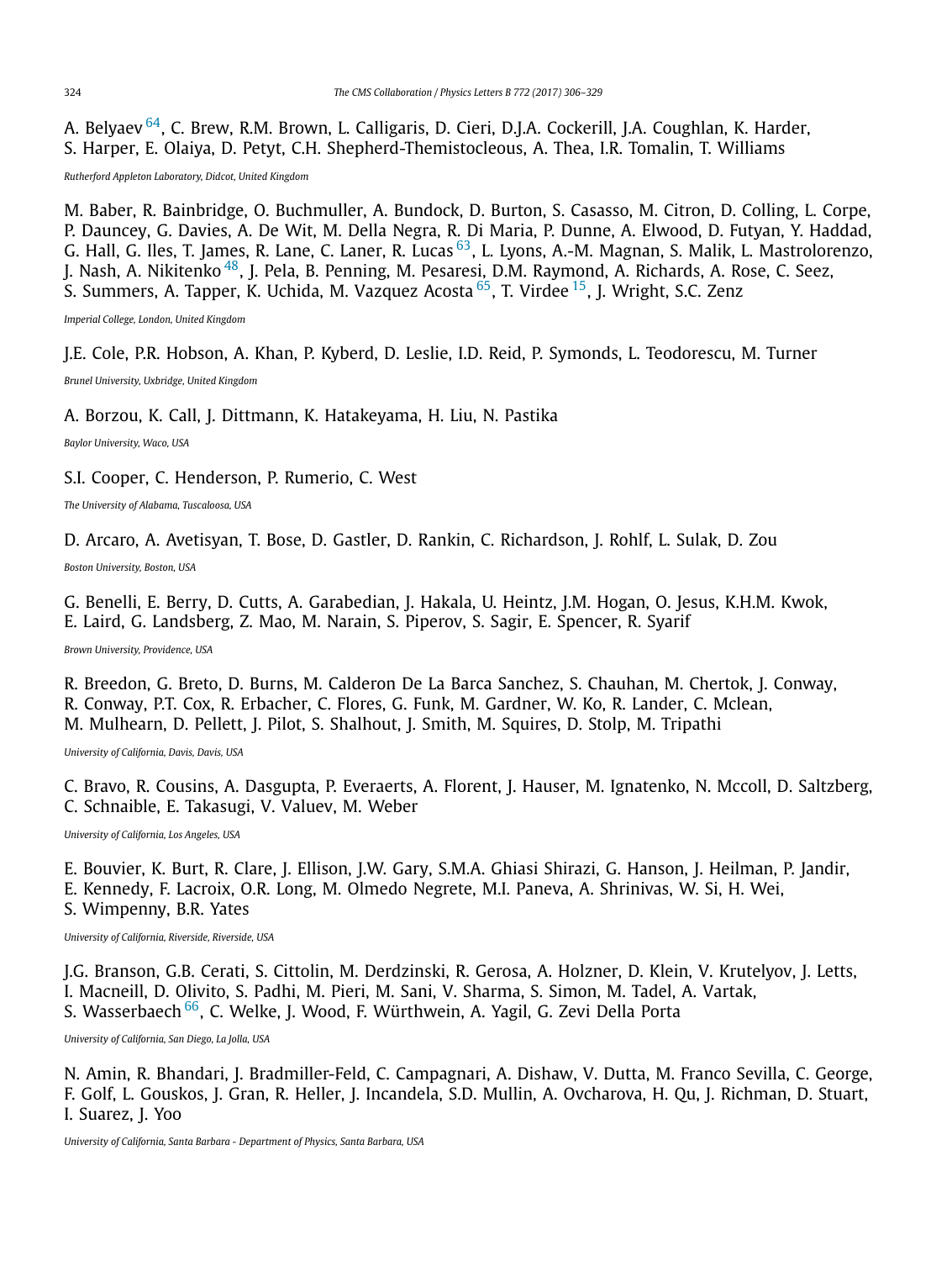# D. Anderson, J. Bendavid, A. Bornheim, J. Bunn, Y. Chen, J. Duarte, J.M. Lawhorn, A. Mott, H.B. Newman, C. Pena, M. Spiropulu, J.R. Vlimant, S. Xie, R.Y. Zhu

*California Institute of Technology, Pasadena, USA*

M.B. Andrews, T. Ferguson, M. Paulini, J. Russ, M. Sun, H. Vogel, I. Vorobiev, M. Weinberg

*Carnegie Mellon University, Pittsburgh, USA*

J.P. Cumalat, W.T. Ford, F. Jensen, A. Johnson, M. Krohn, T. Mulholland, K. Stenson, S.R. Wagner

*University of Colorado Boulder, Boulder, USA*

J. Alexander, J. Chaves, J. Chu, S. Dittmer, K. Mcdermott, N. Mirman, G. Nicolas Kaufman, J.R. Patterson, A. Rinkevicius, A. Ryd, L. Skinnari, L. Soffi, S.M. Tan, Z. Tao, J. Thom, J. Tucker, P. Wittich, M. Zientek

*Cornell University, Ithaca, USA*

# D. Winn

*Fairfield University, Fairfield, USA*

S. Abdullin, M. Albrow, G. Apollinari, A. Apresyan, S. Banerjee, L.A.T. Bauerdick, A. Beretvas, J. Berryhill, P.C. Bhat, G. Bolla, K. Burkett, J.N. Butler, H.W.K. Cheung, F. Chlebana, S. Cihangir [†,](#page-22-0) M. Cremonesi, V.D. Elvira, I. Fisk, J. Freeman, E. Gottschalk, L. Gray, D. Green, S. Grünendahl, O. Gutsche, D. Hare, R.M. Harris, S. Hasegawa, J. Hirschauer, Z. Hu, B. Jayatilaka, S. Jindariani, M. Johnson, U. Joshi, B. Klima, B. Kreis, S. Lammel, J. Linacre, D. Lincoln, R. Lipton, M. Liu, T. Liu, R. Lopes De Sá, J. Lykken, K. Maeshima, N. Magini, J.M. Marraffino, S. Maruyama, D. Mason, P. McBride, P. Merkel, S. Mrenna, S. Nahn, V. O'Dell, K. Pedro, O. Prokofyev, G. Rakness, L. Ristori, E. Sexton-Kennedy, A. Soha, W.J. Spalding, L. Spiegel, S. Stoynev, J. Strait, N. Strobbe, L. Taylor, S. Tkaczyk, N.V. Tran, L. Uplegger, E.W. Vaandering, C. Vernieri, M. Verzocchi, R. Vidal, M. Wang, H.A. Weber, A. Whitbeck, Y. Wu

*Fermi National Accelerator Laboratory, Batavia, USA*

D. Acosta, P. Avery, P. Bortignon, D. Bourilkov, A. Brinkerhoff, A. Carnes, M. Carver, D. Curry, S. Das, R.D. Field, I.K. Furic, J. Konigsberg, A. Korytov, J.F. Low, P. Ma, K. Matchev, H. Mei, G. Mitselmakher, D. Rank, L. Shchutska, D. Sperka, L. Thomas, J. Wang, S. Wang, J. Yelton

*University of Florida, Gainesville, USA*

S. Linn, P. Markowitz, G. Martinez, J.L. Rodriguez

*Florida International University, Miami, USA*

A. Ackert, J.R. Adams, T. Adams, A. Askew, S. Bein, B. Diamond, S. Hagopian, V. Hagopian, K.F. Johnson, H. Prosper, A. Santra, R. Yohay

*Florida State University, Tallahassee, USA*

M.M. Baarmand, V. Bhopatkar, S. Colafranceschi, M. Hohlmann, D. Noonan, T. Roy, F. Yumiceva

*Florida Institute of Technology, Melbourne, USA*

M.R. Adams, L. Apanasevich, D. Berry, R.R. Betts, I. Bucinskaite, R. Cavanaugh, O. Evdokimov, L. Gauthier, C.E. Gerber, D.J. Hofman, K. Jung, P. Kurt, C. O'Brien, I.D. Sandoval Gonzalez, P. Turner, N. Varelas, H. Wang, Z. Wu, M. Zakaria, J. Zhang

*University of Illinois at Chicago (UIC), Chicago, USA*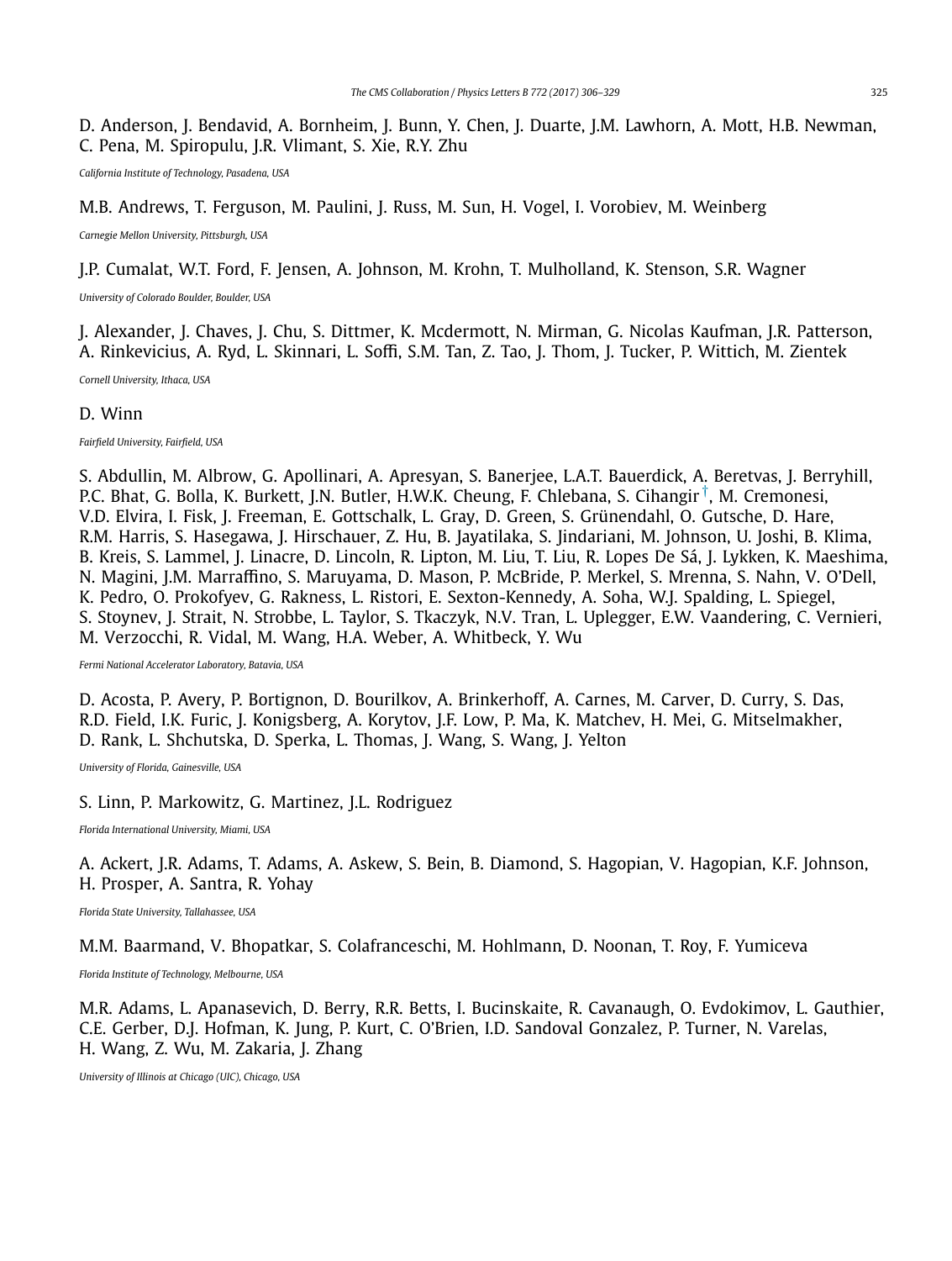B. Bilki [67,](#page-23-0) W. Clarida, K. Dilsiz, S. Durgut, R.P. Gandrajula, M. Haytmyradov, V. Khristenko, J.-P. Merlo, H. Mermerkaya [68,](#page-23-0) A. Mestvirishvili, A. Moeller, J. Nachtman, H. Ogul, Y. Onel, F. Ozok [69,](#page-23-0) A. Penzo, C. Snyder, E. Tiras, J. Wetzel, K. Yi

*The University of Iowa, Iowa City, USA*

I. Anderson, B. Blumenfeld, A. Cocoros, N. Eminizer, D. Fehling, L. Feng, A.V. Gritsan, P. Maksimovic, C. Martin, M. Osherson, J. Roskes, U. Sarica, M. Swartz, M. Xiao, Y. Xin, C. You

*Johns Hopkins University, Baltimore, USA*

A. Al-bataineh, P. Baringer, A. Bean, S. Boren, J. Bowen, C. Bruner, J. Castle, L. Forthomme, R.P. Kenny III, S. Khalil, A. Kropivnitskaya, D. Majumder, W. Mcbrayer, M. Murray, S. Sanders, R. Stringer, J.D. Tapia Takaki, Q. Wang

*The University of Kansas, Lawrence, USA*

A. Ivanov, K. Kaadze, Y. Maravin, A. Mohammadi, L.K. Saini, N. Skhirtladze, S. Toda

*Kansas State University, Manhattan, USA*

F. Rebassoo, D. Wright

*Lawrence Livermore National Laboratory, Livermore, USA*

C. Anelli, A. Baden, O. Baron, A. Belloni, B. Calvert, S.C. Eno, C. Ferraioli, J.A. Gomez, N.J. Hadley, S. Jabeen, R.G. Kellogg, T. Kolberg, J. Kunkle, Y. Lu, A.C. Mignerey, F. Ricci-Tam, Y.H. Shin, A. Skuja, M.B. Tonjes, S.C. Tonwar

*University of Maryland, College Park, USA*

D. Abercrombie, B. Allen, A. Apyan, V. Azzolini, R. Barbieri, A. Baty, R. Bi, K. Bierwagen, S. Brandt, W. Busza, I.A. Cali, Z. Demiragli, L. Di Matteo, G. Gomez Ceballos, M. Goncharov, D. Hsu, Y. Iiyama, G.M. Innocenti, M. Klute, D. Kovalskyi, K. Krajczar, Y.S. Lai, Y.-J. Lee, A. Levin, P.D. Luckey, B. Maier, A.C. Marini, C. Mcginn, C. Mironov, S. Narayanan, X. Niu, C. Paus, C. Roland, G. Roland, J. Salfeld-Nebgen, G.S.F. Stephans, K. Tatar, M. Varma, D. Velicanu, J. Veverka, J. Wang, T.W. Wang, B. Wyslouch, M. Yang, V. Zhukova

*Massachusetts Institute of Technology, Cambridge, USA*

A.C. Benvenuti, R.M. Chatterjee, A. Evans, A. Finkel, A. Gude, P. Hansen, S. Kalafut, S.C. Kao, Y. Kubota, Z. Lesko, J. Mans, S. Nourbakhsh, N. Ruckstuhl, R. Rusack, N. Tambe, J. Turkewitz

*University of Minnesota, Minneapolis, USA*

# J.G. Acosta, S. Oliveros

*University of Mississippi, Oxford, USA*

E. Avdeeva, R. Bartek<sup>70</sup>, K. Bloom, D.R. Claes, A. Dominguez<sup>70</sup>, C. Fangmeier, R. Gonzalez Suarez, R. Kamalieddin, I. Kravchenko, A. Malta Rodrigues, F. Meier, J. Monroy, J.E. Siado, G.R. Snow, B. Stieger

*University of Nebraska-Lincoln, Lincoln, USA*

M. Alyari, J. Dolen, J. George, A. Godshalk, C. Harrington, I. Iashvili, J. Kaisen, A. Kharchilava, A. Kumar, A. Parker, S. Rappoccio, B. Roozbahani

*State University of New York at Buffalo, Buffalo, USA*

G. Alverson, E. Barberis, A. Hortiangtham, A. Massironi, D.M. Morse, D. Nash, T. Orimoto, R. Teixeira De Lima, D. Trocino, R.-J. Wang, D. Wood

*Northeastern University, Boston, USA*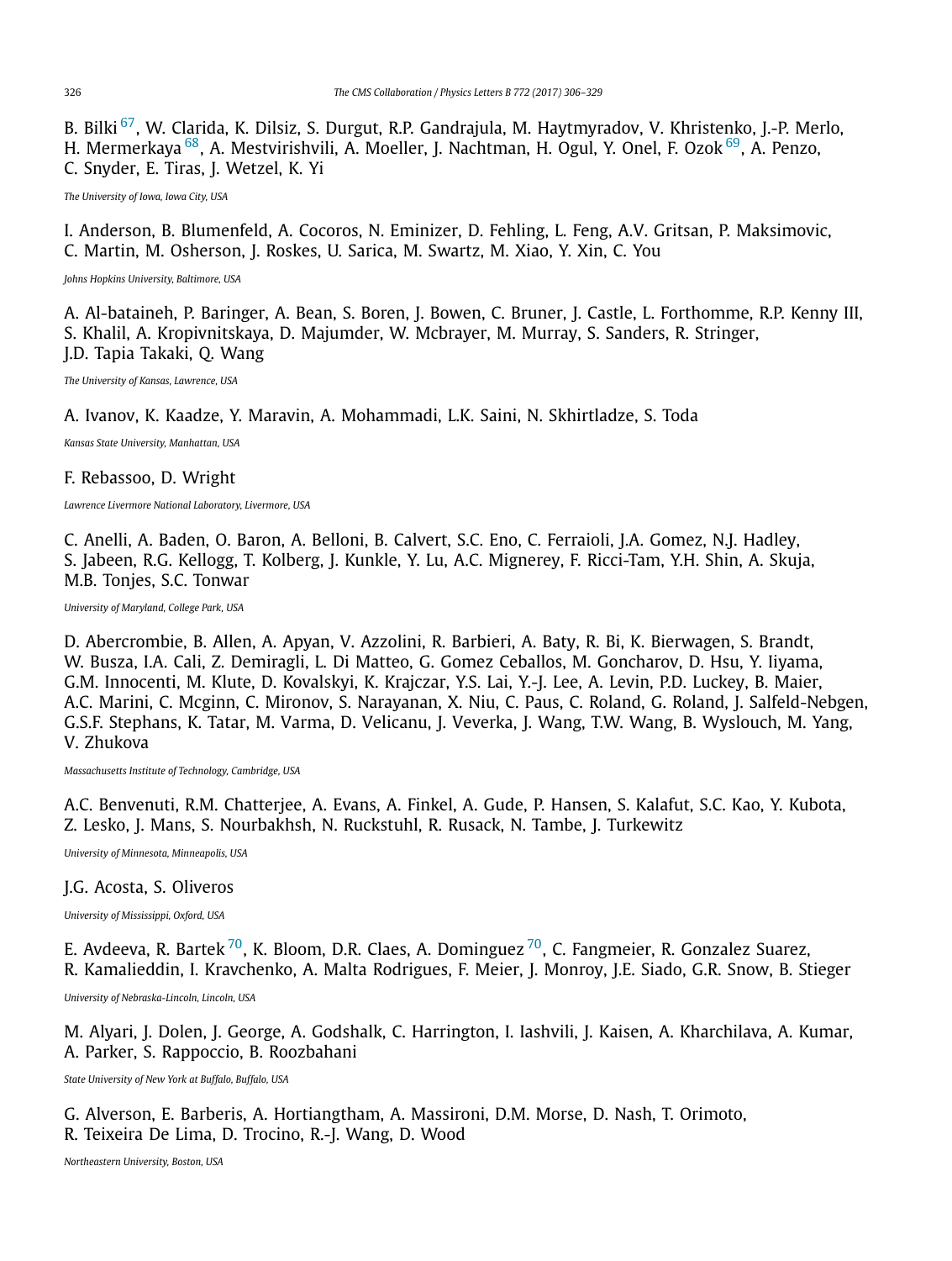S. Bhattacharya, O. Charaf, K.A. Hahn, A. Kubik, A. Kumar, N. Mucia, N. Odell, B. Pollack, M.H. Schmitt, K. Sung, M. Trovato, M. Velasco

*Northwestern University, Evanston, USA*

N. Dev, M. Hildreth, K. Hurtado Anampa, C. Jessop, D.J. Karmgard, N. Kellams, K. Lannon, N. Marinelli, F. Meng, C. Mueller, Y. Musienko [36](#page-22-0), M. Planer, A. Reinsvold, R. Ruchti, G. Smith, S. Taroni, M. Wayne, M. Wolf, A. Woodard

*University of Notre Dame, Notre Dame, USA*

J. Alimena, L. Antonelli, B. Bylsma, L.S. Durkin, S. Flowers, B. Francis, A. Hart, C. Hill, R. Hughes, W. Ji, B. Liu, W. Luo, D. Puigh, B.L. Winer, H.W. Wulsin

*The Ohio State University, Columbus, USA*

S. Cooperstein, O. Driga, P. Elmer, J. Hardenbrook, P. Hebda, D. Lange, J. Luo, D. Marlow, T. Medvedeva, K. Mei, M. Mooney, J. Olsen, C. Palmer, P. Piroué, D. Stickland, A. Svyatkovskiy, C. Tully, A. Zuranski

*Princeton University, Princeton, USA*

### S. Malik

*University of Puerto Rico, Mayaguez, USA*

A. Barker, V.E. Barnes, S. Folgueras, L. Gutay, M.K. Jha, M. Jones, A.W. Jung, A. Khatiwada, D.H. Miller, N. Neumeister, J.F. Schulte, X. Shi, J. Sun, F. Wang, W. Xie

*Purdue University, West Lafayette, USA*

### N. Parashar, J. Stupak

*Purdue University Calumet, Hammond, USA*

A. Adair, B. Akgun, Z. Chen, K.M. Ecklund, F.J.M. Geurts, M. Guilbaud, W. Li, B. Michlin, M. Northup, B.P. Padley, R. Redjimi, J. Roberts, J. Rorie, Z. Tu, J. Zabel

*Rice University, Houston, USA*

B. Betchart, A. Bodek, P. de Barbaro, R. Demina, Y.t. Duh, T. Ferbel, M. Galanti, A. Garcia-Bellido, J. Han, O. Hindrichs, A. Khukhunaishvili, K.H. Lo, P. Tan, M. Verzetti

*University of Rochester, Rochester, USA*

A. Agapitos, J.P. Chou, E. Contreras-Campana, Y. Gershtein, T.A. Gómez Espinosa, E. Halkiadakis, M. Heindl, D. Hidas, E. Hughes, S. Kaplan, R. Kunnawalkam Elayavalli, S. Kyriacou, A. Lath, K. Nash, H. Saka, S. Salur, S. Schnetzer, D. Sheffield, S. Somalwar, R. Stone, S. Thomas, P. Thomassen, M. Walker

*Rutgers, The State University of New Jersey, Piscataway, USA*

A.G. Delannoy, M. Foerster, J. Heideman, G. Riley, K. Rose, S. Spanier, K. Thapa

*University of Tennessee, Knoxville, USA*

O. Bouhali<sup>71</sup>, A. Celik, M. Dalchenko, M. De Mattia, A. Delgado, S. Dildick, R. Eusebi, J. Gilmore, T. Huang, E. Juska, T. Kamon [72,](#page-23-0) R. Mueller, Y. Pakhotin, R. Patel, A. Perloff, L. Perniè, D. Rathjens, A. Rose, A. Safonov, A. Tatarinov, K.A. Ulmer

*Texas A&M University, College Station, USA*

N. Akchurin, C. Cowden, J. Damgov, F. De Guio, C. Dragoiu, P.R. Dudero, J. Faulkner, E. Gurpinar, S. Kunori, K. Lamichhane, S.W. Lee, T. Libeiro, T. Peltola, S. Undleeb, I. Volobouev, Z. Wang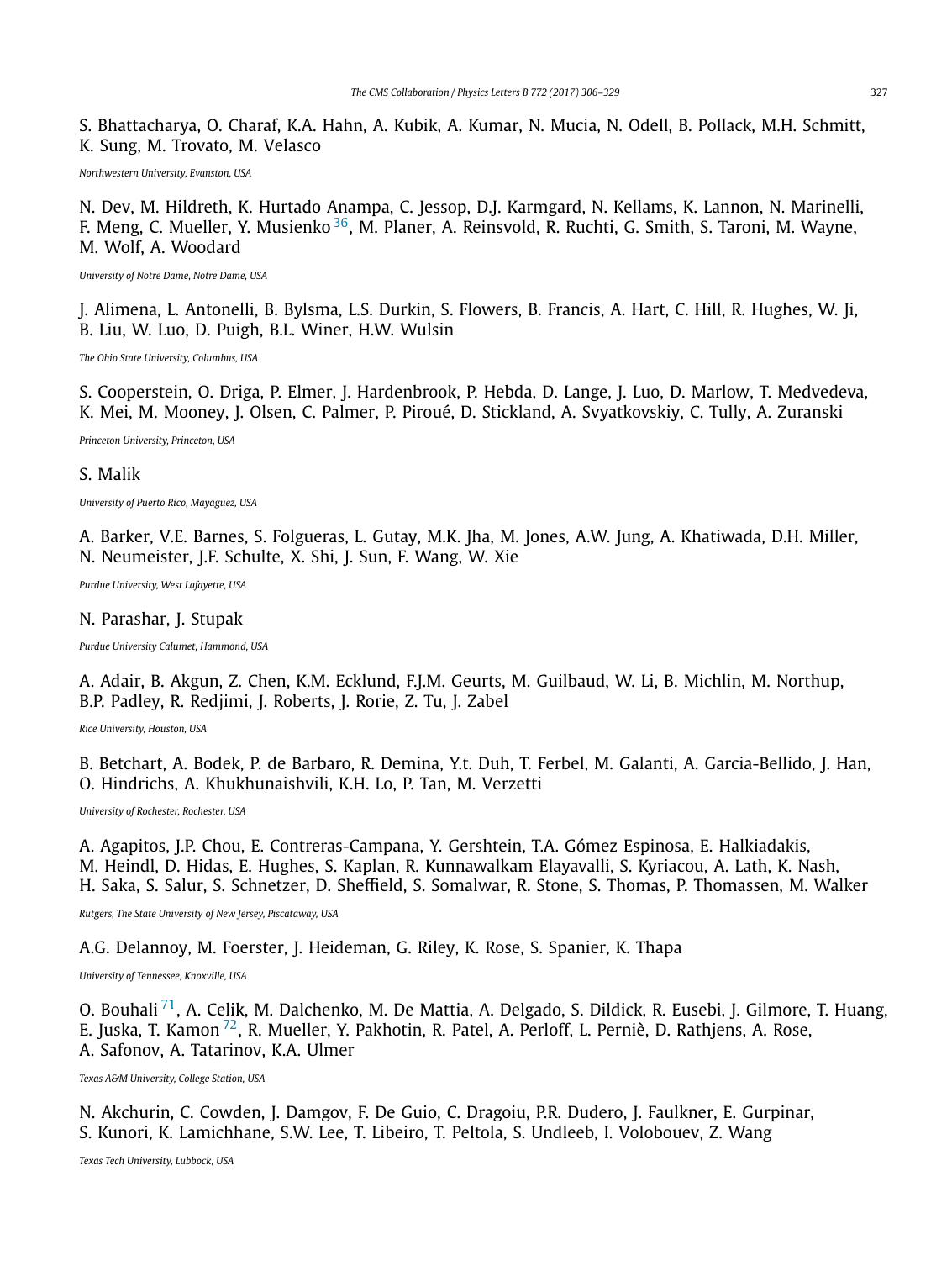# <span id="page-22-0"></span>S. Greene, A. Gurrola, R. Janjam, W. Johns, C. Maguire, A. Melo, H. Ni, P. Sheldon, S. Tuo, J. Velkovska, Q. Xu

*Vanderbilt University, Nashville, USA*

# M.W. Arenton, P. Barria, B. Cox, J. Goodell, R. Hirosky, A. Ledovskoy, H. Li, C. Neu, T. Sinthuprasith, X. Sun, Y. Wang, E. Wolfe, F. Xia

*University of Virginia, Charlottesville, USA*

# C. Clarke, R. Harr, P.E. Karchin, J. Sturdy

*Wayne State University, Detroit, USA*

D.A. Belknap, J. Buchanan, C. Caillol, S. Dasu, L. Dodd, S. Duric, B. Gomber, M. Grothe, M. Herndon, A. Hervé, P. Klabbers, A. Lanaro, A. Levine, K. Long, R. Loveless, I. Ojalvo, T. Perry, G.A. Pierro, G. Polese, T. Ruggles, A. Savin, N. Smith, W.H. Smith, D. Taylor, N. Woods

*University of Wisconsin–Madison, Madison, WI, USA*

† Deceased.

- <sup>1</sup> Also at Vienna University of Technology, Vienna, Austria.
- <sup>2</sup> Also at State Key Laboratory of Nuclear Physics and Technology, Peking University, Beijing, China.
- Also at Institut Pluridisciplinaire Hubert Curien (IPHC), Université de Strasbourg, CNRS/IN2P3, Strasbourg, France.
- Also at Universidade Estadual de Campinas, Campinas, Brazil.
- Also at Universidade Federal de Pelotas, Pelotas, Brazil.
- Also at Université Libre de Bruxelles, Bruxelles, Belgium.
- Also at Deutsches Elektronen-Synchrotron, Hamburg, Germany.
- Also at Joint Institute for Nuclear Research, Dubna, Russia.
- <sup>9</sup> Now at Ain Shams University, Cairo, Egypt.
- Now at British University in Egypt, Cairo, Egypt.
- Also at Zewail City of Science and Technology, Zewail, Egypt.
- Also at Université de Haute Alsace, Mulhouse, France.
- Also at Skobeltsyn Institute of Nuclear Physics, Lomonosov Moscow State University, Moscow, Russia.
- Also at Ilia State University, Tbilisi, Georgia.
- Also at CERN, European Organization for Nuclear Research, Geneva, Switzerland.
- Also at RWTH Aachen University, III. Physikalisches Institut A, Aachen, Germany.
- Also at University of Hamburg, Hamburg, Germany.
- Also at Brandenburg University of Technology, Cottbus, Germany.
- Also at Institute of Nuclear Research ATOMKI, Debrecen, Hungary.
- <sup>20</sup> Also at MTA-ELTE Lendület CMS Particle and Nuclear Physics Group, Eötvös Loránd University, Budapest, Hungary.
- Also at Institute of Physics, University of Debrecen, Debrecen, Hungary.
- Also at Indian Institute of Science Education and Research, Bhopal, India.
- Also at Institute of Physics, Bhubaneswar, India.
- Also at University of Visva-Bharati, Santiniketan, India.
- Also at University of Ruhuna, Matara, Sri Lanka.
- Also at Isfahan University of Technology, Isfahan, Iran.
- Also at University of Tehran, Department of Engineering Science, Tehran, Iran.
- Also at Yazd University, Yazd, Iran.
- Also at Plasma Physics Research Center, Science and Research Branch, Islamic Azad University, Tehran, Iran.
- Also at Università degli Studi di Siena, Siena, Italy.
- Also at Purdue University, West Lafayette, USA.
- <sup>32</sup> Also at International Islamic University of Malaysia, Kuala Lumpur, Malaysia.
- Also at Malaysian Nuclear Agency, MOSTI, Kajang, Malaysia.
- Also at Consejo Nacional de Ciencia y Tecnología, Mexico city, Mexico.
- <sup>35</sup> Also at Warsaw University of Technology, Institute of Electronic Systems, Warsaw, Poland.
- <sup>36</sup> Also at Institute for Nuclear Research, Moscow, Russia.
- Now at National Research Nuclear University 'Moscow Engineering Physics Institute' (MEPhI), Moscow, Russia.
- Also at St. Petersburg State Polytechnical University, St. Petersburg, Russia.
- Also at University of Florida, Gainesville, USA.
- Also at P.N. Lebedev Physical Institute, Moscow, Russia.
- Also at Budker Institute of Nuclear Physics, Novosibirsk, Russia.
- 42 Also at Faculty of Physics, University of Belgrade, Belgrade, Serbia.
- Also at INFN Sezione di Roma; Università di Roma, Roma, Italy.
- 44 Also at University of Belgrade, Faculty of Physics and Vinca Institute of Nuclear Sciences, Belgrade, Serbia.
- Also at Scuola Normale e Sezione dell'INFN, Pisa, Italy.
- <sup>46</sup> Also at National and Kapodistrian University of Athens, Athens, Greece.
- Also at Riga Technical University, Riga, Latvia.